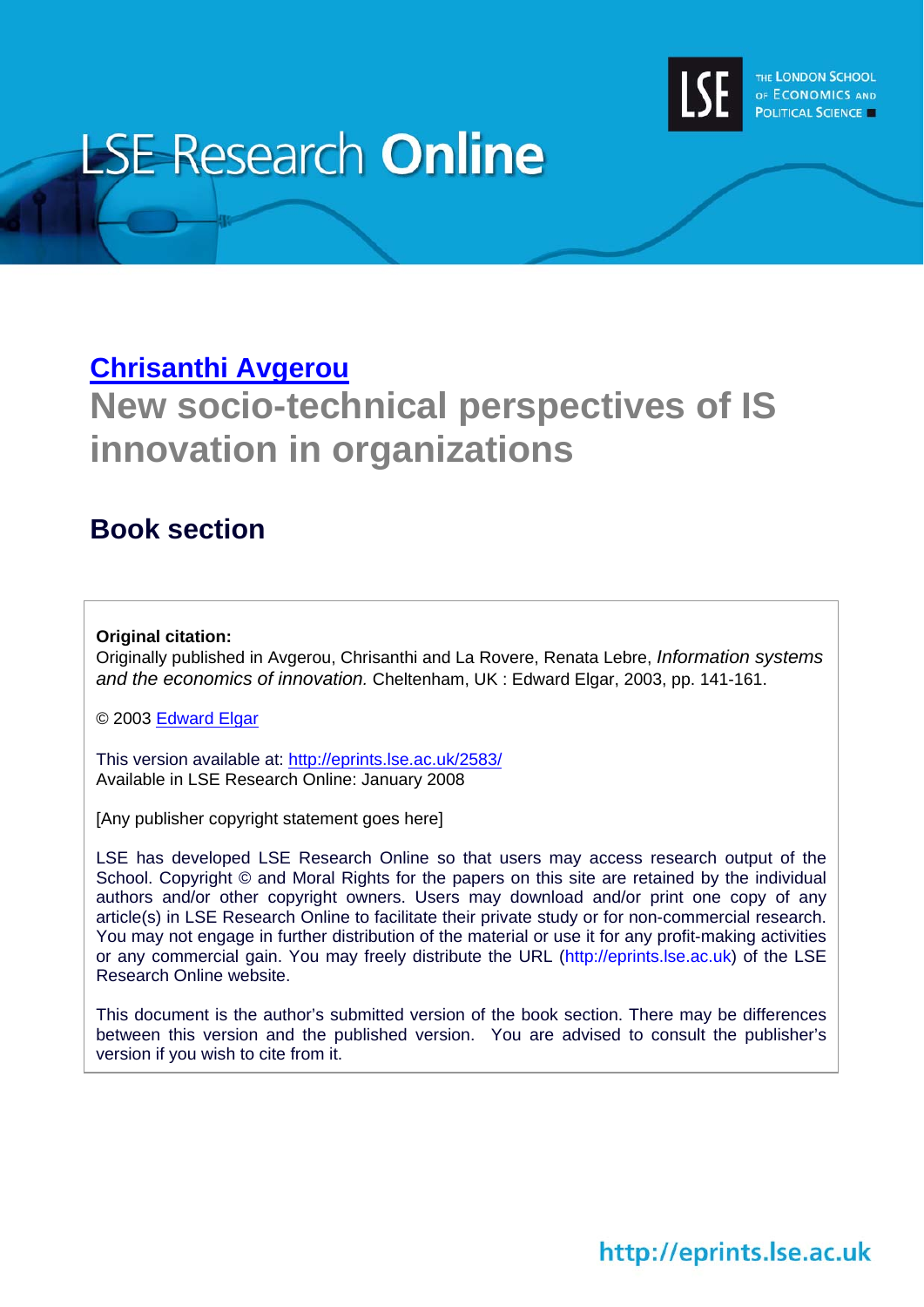**CHAPTER 8**  Avgerou, C. and LaRovere, R.L. *Information Systems and the Economics of* 

Cheltenham, Edward Elgar (2003) pp 141-161

### New socio-technical perspectives of IS innovation in organizations

*Innovation* 

#### **Chrisanthi Avgerou London School of Economics**

#### INTRODUCTION

In this chapter, I present and discuss the understanding of 'innovation' associated with ICTs at the organizational level that has been formed in the stream of IS research which draws on social theory. I take IS innovation to mean both the process leading to a new technology-mediated organizational practice and the results of such a process, that is, a novel way of technologymediated practice.

 The term innovation is not actually widely used in the IS literature. As a field with the mission to elaborate on the process of accommodating ICT artefacts in the practices of an organization, IS has been preoccupied with the nature and comparative merits of specific activities through which artefacts are produced and organizational practices change, such as 'development', 'implementation' and 'design'. Also, IS research endeavoured to understand the nature of innovation as the outcome of a process of IS development, implementation or design. Thus, from an early stage, a great deal of debate has been directed at shaping the understanding of the result of IS development processes as new socio-technical arrangements for handling information in an organizational context, rather than as a new technology systems. Although no accurate definition of the concept of 'information system' has ever been agreed, there is a discernible tacit agreement in the IS field that it refers to information content and social context, as well as technologies.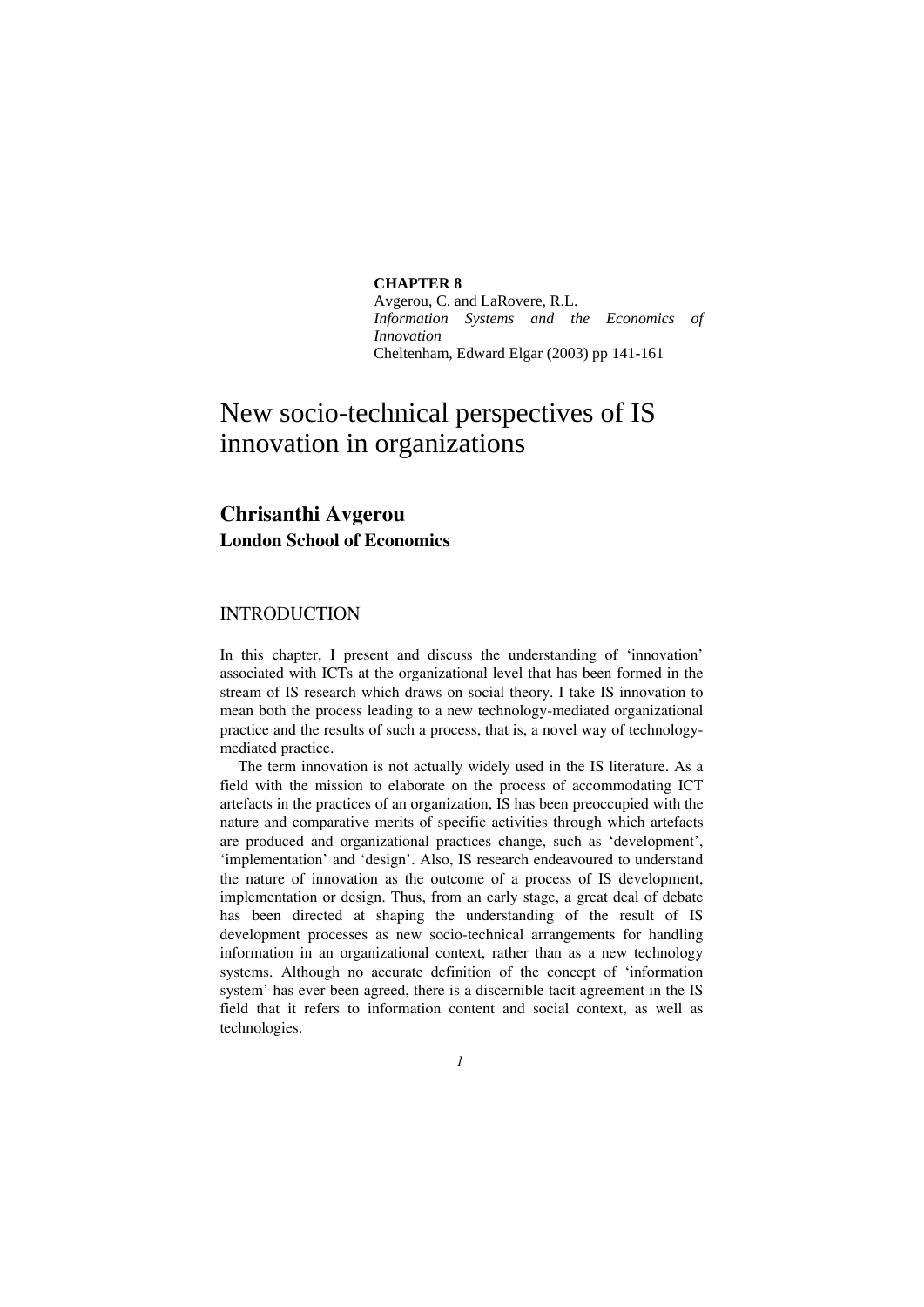This perspective raises several issues regarding the process of ICT innovation in organizations. A major question is about the nature of the interrelationship between the two constitutive parts of IS innovation: the change of organizational practices and the acquisition or construction of technology artefacts. Can we expect the development or acquisition of new ICT systems to drive, and necessitate the working out of, specific new organizational practices and structures, such as customer-oriented practices or network structures? Is it the other way round, that is, effective take up of ICTs require specific structural characteristics and established modes of work practice? Or is there a different way of understanding the relationship between ICT and organizations that does not assume one is determined by the other? Another related question concerns the kind of effort involved in IS innovation. Is it a matter of methodical and skilful technical tasks, of managerial competences, of political manoeuvring? Can the process of IS innovation be controlled by engineering, management and policy – or should it be seen as an inherently uncertain process of social change?

 It is also worth asking how innovation in the local context of an organization is associated with the advent of new technologies and the prevalence of particular organizational practices and structures in the broader context of IT and management-consultancy industries, competitor firms or any other influential organizations. Are organizations in a position to work out new technology-mediated practices or are they, perhaps with the exception of a few 'leaders', merely imitating what has proven to be successful ICT-based practice elsewhere?

 I argue in this chapter that the process of IS innovation is not determined by the material properties of the technology or by the structural properties of the social context implicated in the innovation. Nor is it under the control of a team of management and technology professionals. Instead, the construction or the configuration of new technology artefacts and the working out of organizational arrangements unfold by a mix of technical/rational tasks, institutionalized enactments and improvisational action, as people make sense of the potential of ICTs in their work context and seek to appropriate it. IS innovation is inevitably situated in the organization concerned, although most technology components are acquired as standard 'solutions' from the IT industry and many IS implementation efforts are aimed at introducing what are seen as established 'best practice' elsewhere.

 The next section explores this further by tracing the changing setting of IS innovation, from the days when all computer-based information systems were constructed 'in-house' to meet an organization's specific predetermined 'requirements' to the situation in the early 21st Century where most information systems are constructed from generic packaged software – often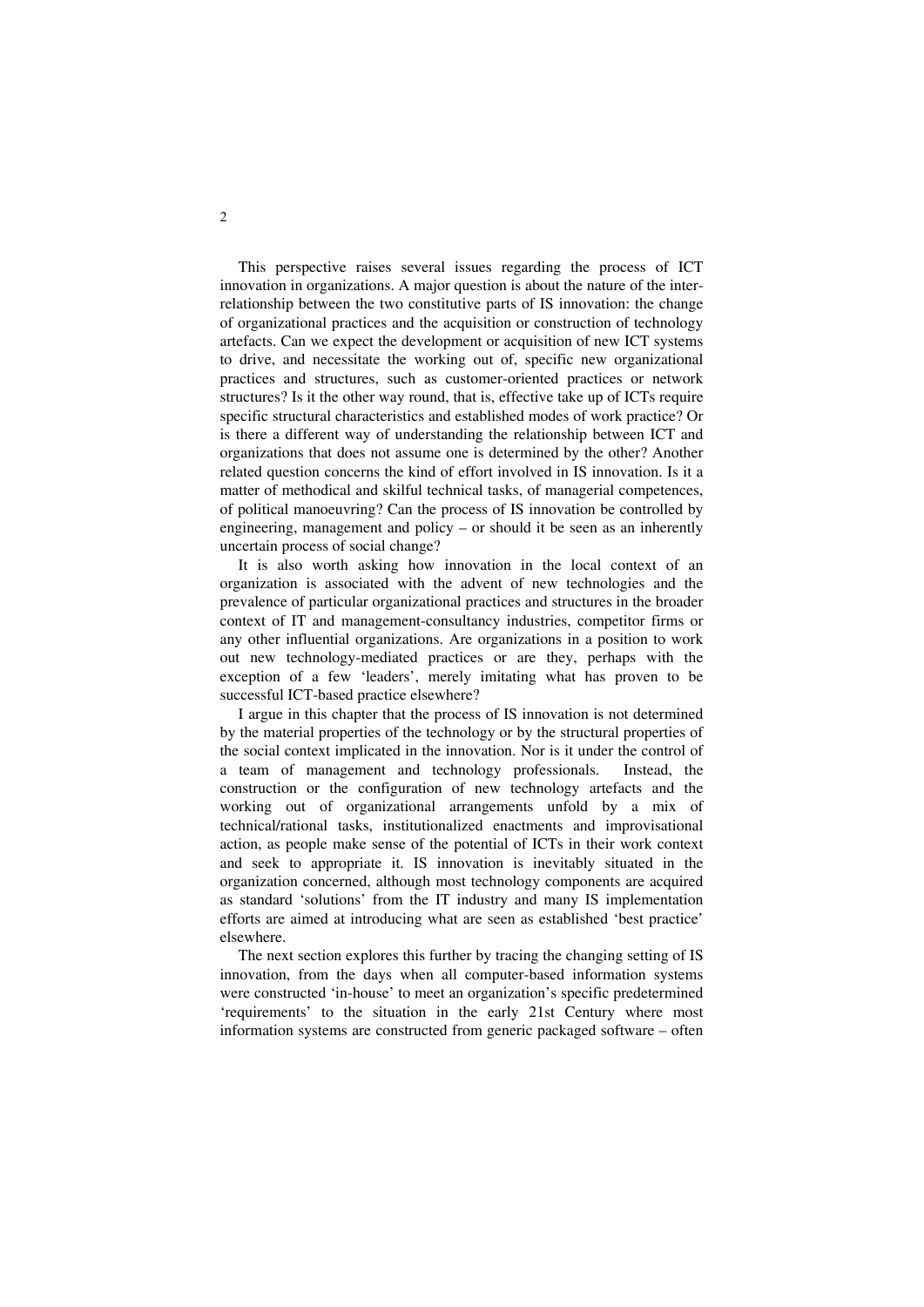with the mandate to change radically an organization's structures and practices. The subsequent sections outline and discuss the main types of IS innovation in contemporary organizations and the main theoretical aspects of the current understanding of the socio-technical process of IS innovation. Finally, I discuss the contribution this perspective makes and explain why the socio-theoretical stream of IS studies is crucial for the development of critical professional judgement for interventions at both the organizational and societal levels, although it is neither instrumental by itself nor feeds directly into normative professional practice.

#### THE CHANGING SETTINGS OF IS INNOVATION

#### **Life-cycle Computer Applications Development**

From its emergence around the late 1970s as a distinct academic field that studies IT in organizations, IS has had a particular conception of IT innovation centred on the notion of the 'life cycle'. With its roots in engineering, the life cycle played a multifaceted role in the development of the field. Most obviously, it provided a model to structure professional practice for the construction of IS applications in organizations. Beyond this prescriptive role, the life cycle shaped the general discourse on innovation in IS as a series of purposeful actions. These were based heavily on an analysis of both the information-processing requirements an IT application under construction should fulfil and the design of technical components of the application, mainly the data structures and data processing built into software. Consequently, this discourse gave rise to a specific research agenda that crystallized the set of intellectual and practical questions with which the IS community became preoccupied. Prominent among these have been:

- the methodological merits and philosophical basis of alternative analysis and design techniques (Lyytinen, 1987; Avison and Fitzgerald, 1996);
- the relationship between technical professionals (analysts and designers) and 'users' (Kyng and Mathiassen, 1982; Land and Hirschheim, 1983; Suchman, 1994); and
- the relationship of 'before' and 'after' events and actions implied by the cut-off point of implementation in the life cycle of an IT-based system (Land, 1982; Swanson and Beath, 1989).

 According to this conception, IS innovation in organizations resides in the construction of the technical artefacts that are seen to be required by the business circumstances of the organization concerned. The prevailing view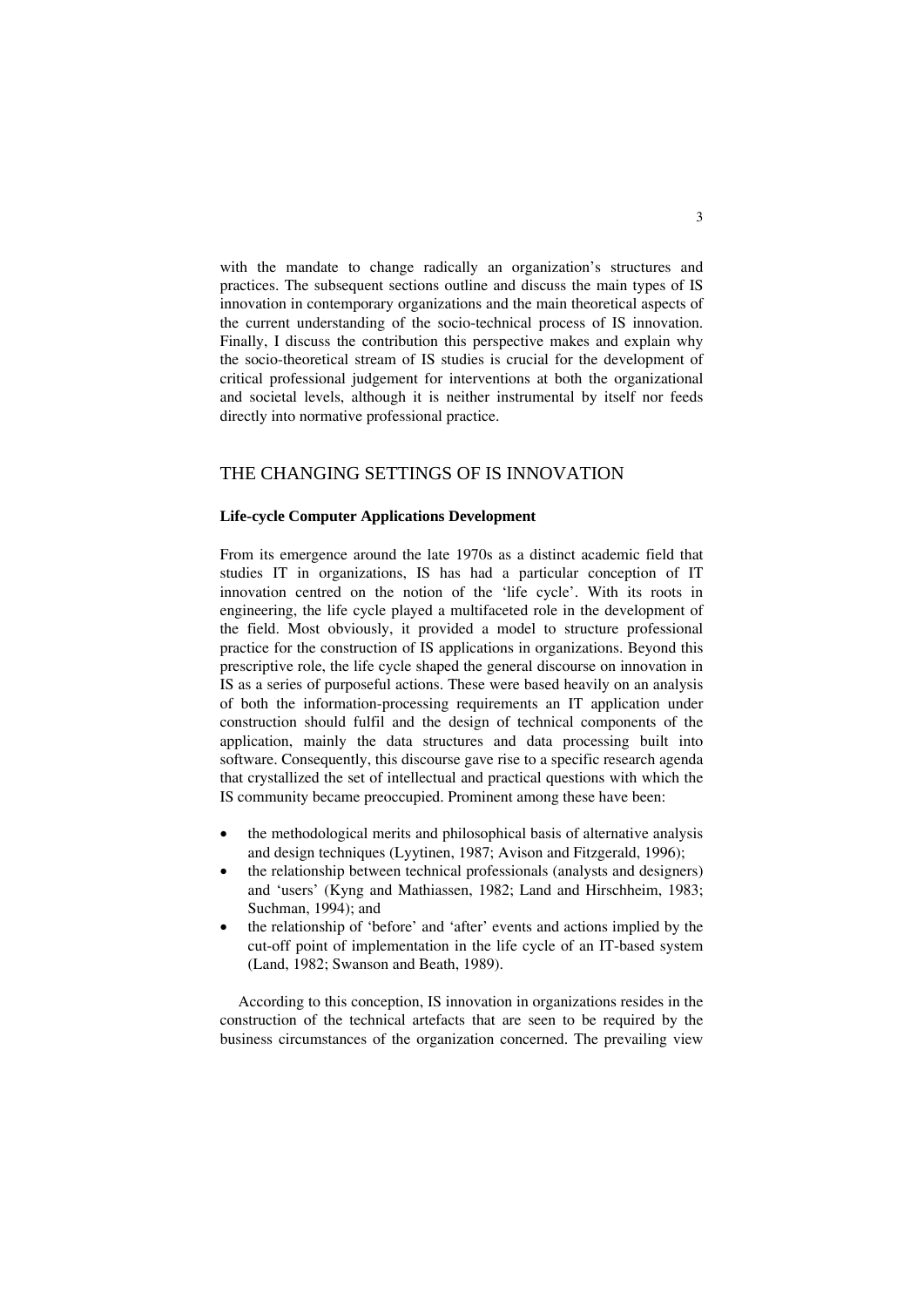has been that a firm's competitive needs justify the investment in new technology, and its operational particularities determine the information processing functionality of the chosen new technology. The outcome of such an innovation depends on various organizational change processes and technical tasks, involving cooperation and negotiation among management, technical experts and users.

 Advances in ICT and changes in the innovation expectations of organizations have lessened the relevance of the life cycle as a model of practice, as a determinant of the discourse of innovation and as a source of research questions for the IS community. IT changed both in terms of what it does (the functionality of the technology) and how it is made available to organizations (the market of products and services). With layers of 'user friendly' systems and application software, and with an abundance of software products and services in the market, a great deal of IT enters organizations in the form of directly usable artefacts. This current state of IT contrasts sharply with that of the time almost all IT applications were developed 'in house', when a software construction process had to be set up to make usable artefacts from the then-available raw materials: compilers and computers (with a rudimentary interface).

 In effect, the advent of packaged software and user-friendly computer interfaces has broken the life-cycle model of systems development into two parts, each of which may be seen as comprising its own cyclical pattern of activities. The first is located in software production firms and is concerned with the construction of generic products that address a range of alternative 'requirements', according to standard processes found in modern organizations. The second is located in 'user' organizations and is concerned with the configuration of a purchased generic product for their specific structures and processes. The size and technical sophistication of each of the two parts varies for different types of software applications. In general, the overall process of innovation is more complex than life-cycle-based systems construction, as it is mediated by a plethora of consultancy support services and in-house initiatives and improvisations carried out by technical experts and users.

#### **Implementation of IS Infrastructure**

The innovation expectations of organizations became both uncertain in terms of target organizational features and mimetic of fast changing fads. According to the IS literature, although the benefits of productivity and efficiency remained strongly associated with IT innovation, expectations shifted to 'enabling' restructuring in search of patterns of practice suitable for the emerging 'new economy'. IT innovation in organizations is seen as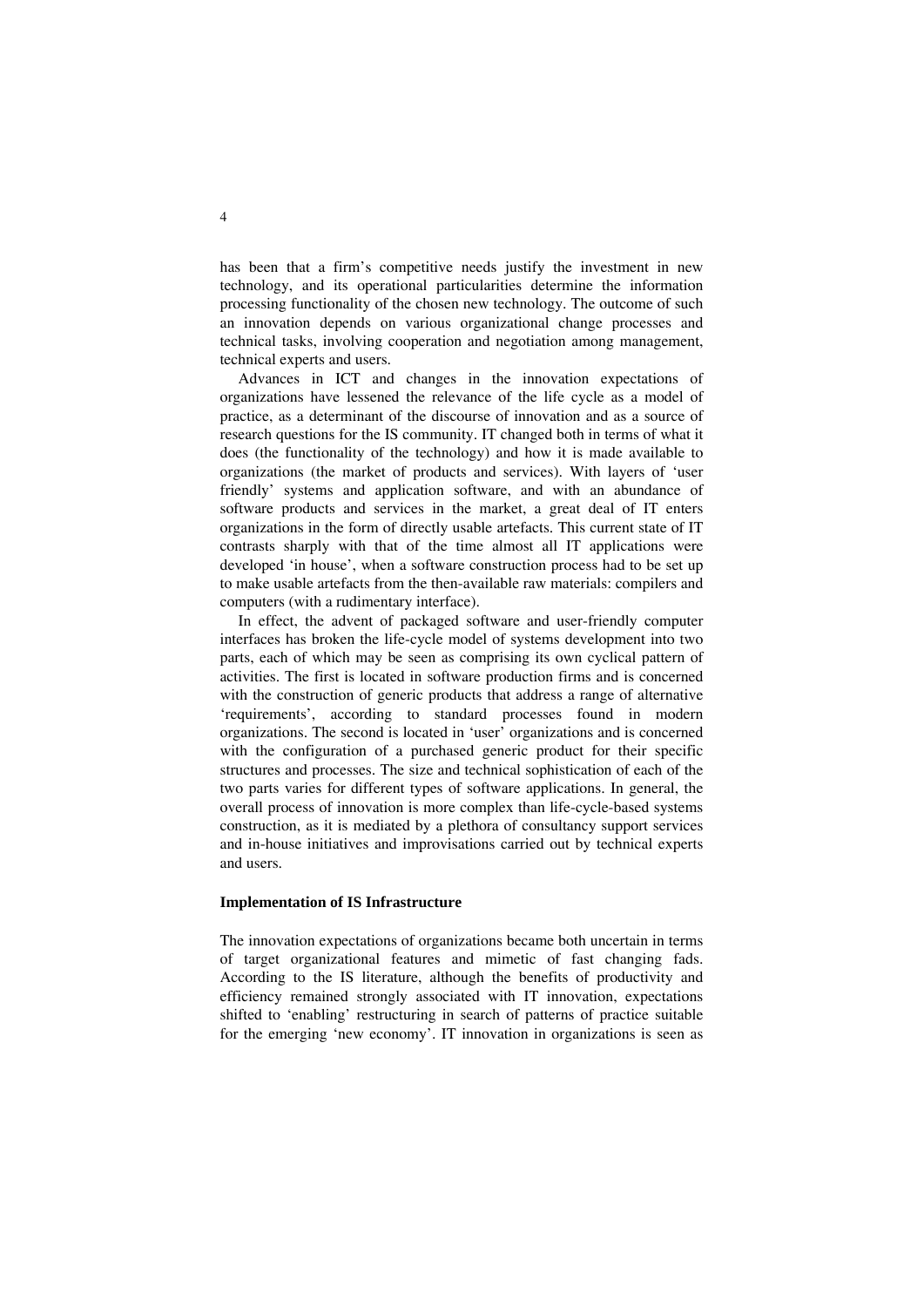being intertwined with efforts for moving towards new forms and norms of organizing. It should be noted that, in the broad context of contemporary business, various weakly-institutionalized organizational forms coexist and compete for legitimacy, such as the matrix structure, the network organization and the platform organization (Avgerou, 2000). This implies a fundamental change for the process of IT innovation, in so far as new technology artefacts in organizations are not derived as requirements for supporting the information processes of an existing organizational setting; instead, the artefacts are enablers of imaginary new organizational states. For example, packaged enterprise resource planning (ERP) systems are often acquired with the expectation of transferring 'best practice' for integrating a range of typically fragmented functions, such as orders, sales, payments, inventory control and procurement. Such a process of change involves a substantial, often massive, intervention for the redesign of work processes in parallel with the customization of the ERP software.

 With such changes, the IS field has been faced with new challenges, both in terms of informing professional practice and of explaining the role of new technology in organizations (for example, see Currie and Galliers, 1999). It became clearer that IS innovation is not confined to the actions concerned with taking up (designing or transferring) new technologies, but is also concerned with issues of information, knowledge and changes of organizational structure and practice, such as changes in the content and structure of work tasks. In the intertwined technical and social processes of IS innovation, therefore, the social context is a constitutive part of innovation itself – not merely the container of technical artefacts and processes (Lea et al., 1999).

 In the next section, I trace the main IS innovation practices that have emerged since the early 1990s, and discuss the way they are associated with organizational change. A change of terminology is indicative of a shift of focus in the activities comprising IS innovation. For instance, it has become most likely that an IS project will be called 'implementation' rather than 'development', signifying the importance of the effort involved in fitting a generically-designed software product into an organization.

#### KEY TYPES OF IS INNOVATION IN ORGANIZATIONS

Three types of technologies have been most prevalent in the IS literature since the early 1990s: computer supported collaborative work (CSCW), ERP and intranets<sup>[1](#page-21-0)</sup> or Internet-based network systems. There is a great deal of literature on a variety of other, often more specific, information systems, such as business-to-business (B2B) and business-to-customer (B2C) e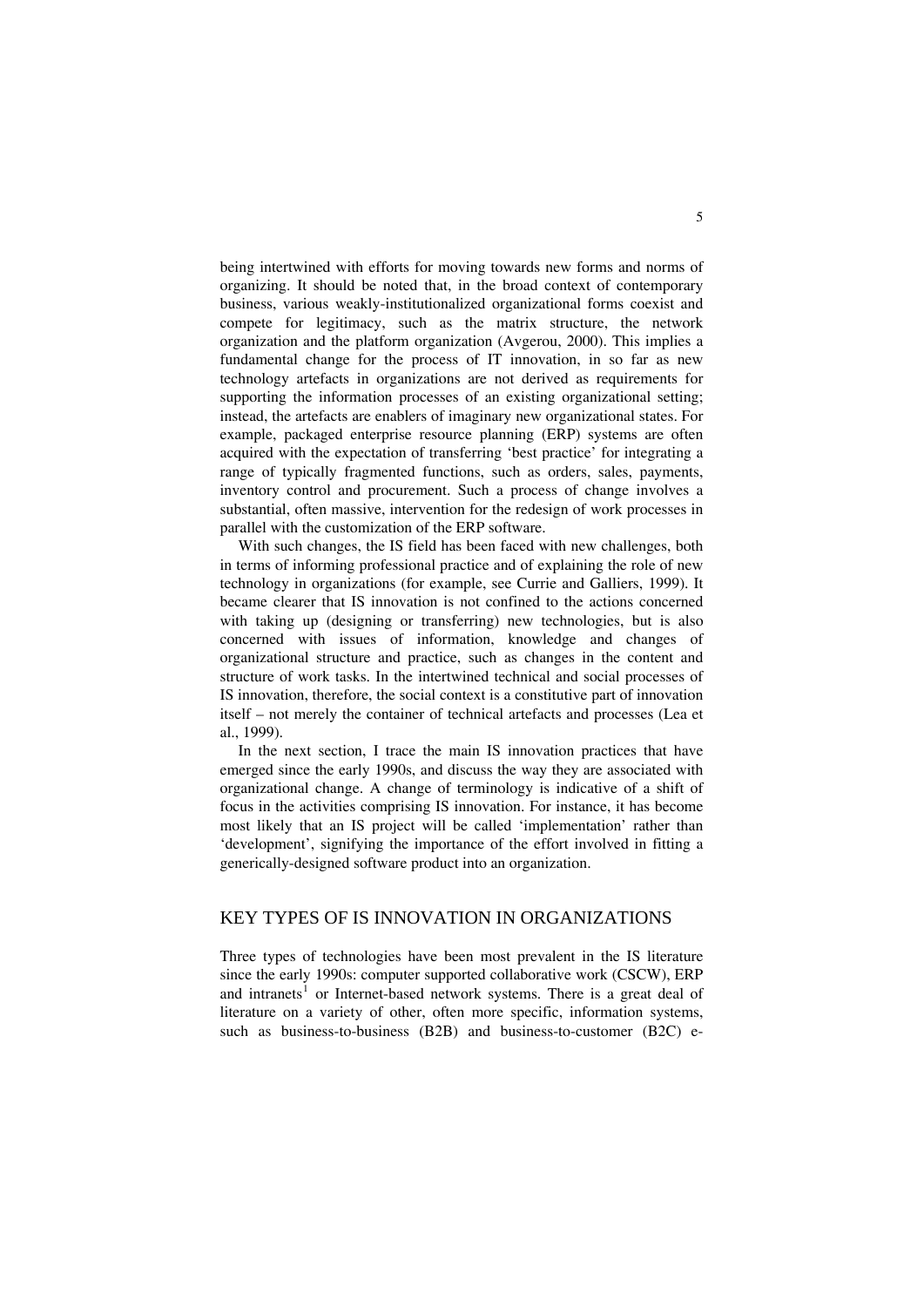commerce infrastructures. However, in terms of their construction efforts, these comprise – or are combinations of – the three categories of ERP, CSCW and network-based information systems. Each of these requires a different course of effort for its implementation.

#### **Computer Supported Collaborative Work**

CSCW systems are technology infrastructures intended to support cooperative work arrangements (Bannon, 1998). Most of them use generic packaged software application products, which require relatively minor technical work to install in order to begin operations. The most demanding part of the CSCW innovation process in an organization is the taking up of the technical system in an organization's practices, through the shaping of new processes of work in teams of co-workers.

 Orlikowski (1996) analyses the way a CSCW application comes to bear on an organization's task as a process of emergent organizational change. A number of aspects of her analysis are important to highlight. The implementation of a CSCW technology, such as Lotus Notes, does not imply a particular work practice. Whether it leads to changes of practice, and whether the benefits generally associated with these technologies are achieved, depend on whether an organization's actors are interested in changing the way they work by exploiting CSCW's technical features and the capacity they have to take initiatives to transform their work. Capacity for such action varies in different organizational contexts. For example, organizations with a collaborative culture are more likely to accommodate CSCW technology keenly, making it a platform for reorganizing communication for the sharing of knowledge and the provision of mutual support to co-workers. In Orlikowski's research sample, employees in organizations with an individualistic and adversarial culture showed little interest in exploiting the possibilities for new ways of sharing and collaboration that such technical tools provide (Orlikowski, 2000).

 Nevertheless, studies elaborating on the shaping of information systems through practice may be misleading with regard to the extent to which the flexibility of the technology can be taken for granted, and consequently the extent to which the initial design and configuration of the software system matters. Other studies show that the technical features of CSCW systems have constraining effects. Although they are intended to be flexible, it is not always possible to shape the systems to support the preferred practices of a team. Initial assumptions about desirable team performance may lead to technical properties that restrict team practice. For example, Sach's (1995) study of a computerized dispatching system intended to increase efficiency of a team of co-workers showed that the way the system was configured to improve the efficiency of individual tasks created problems for the overall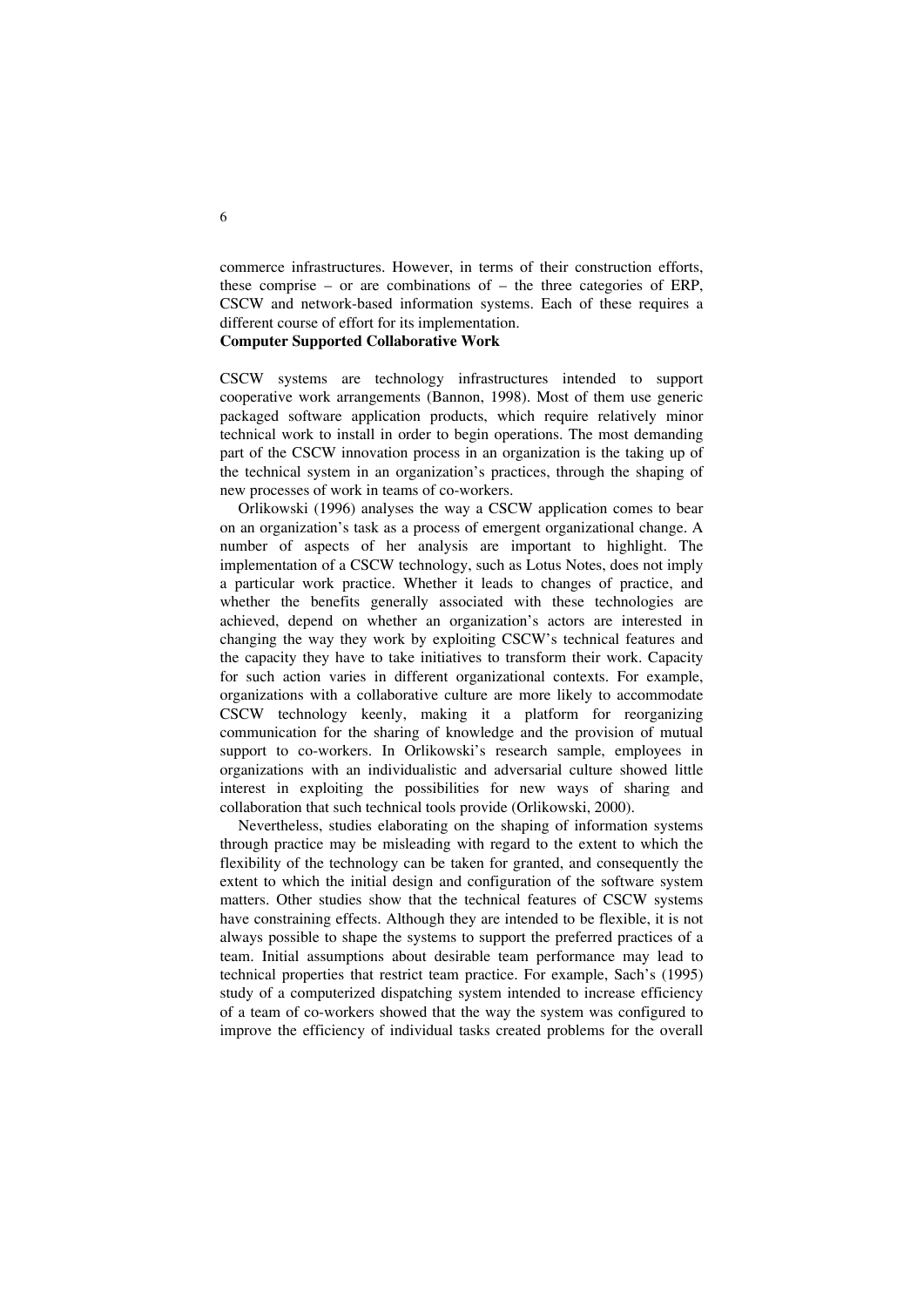and long-term performance of the team. Such problems could not be overcome by adjusting work arrangements; it required the redesign of the technical components of the system.

#### **Enterprise Resource Planning**

The question of the possibilities opened up for shaping technology and technology-mediated practice according to the particularities of an organization is more pressing in cases of technologies that are not built to be flexible. One of the most rigid of more recent IT applications is ERP. As described in the literature, the processes of implementing such systems and changing organizational practice to accommodate them differ significantly from those that involve CSCW systems.

 ERP is understood as 'an integrated IT-based system that supports the management of all enterprise resources including information, people, money products and services, materials and equipment' (Howcroft and Truex, 2001: 14). Such systems almost always make use of packaged software; they are not purpose-built for a specific organization. ERP software packages are complex, generic, typically modular products that require a substantial technical effort to configure for the circumstances of a particular organization. Three contentious issues about such systems are of interest to our analysis in this chapter.

 First, to the extent that they require a major technical effort for 'customizing' the software product to the specifics of an organization's practice, ERP systems involve many of the technology-construction problems highlighted in the life-cycle-centred discourse of information systems development. The configuration of ERP packages bears many of the features of planned and methodical systems development familiar in purpose-designed information systems (Bancroft et al., 1998; Markus et al., 2000; Markus and Tanis, 2000; Kawalek and Wood-Harper, 2002). For example, according to Bancroft et al. (1998), the implementation of an ERP system involves four phases<sup>[2](#page-21-1)</sup>:

- 1. 'As is' covers a detailed analysis of current business processes, the installation of the package, mapping of the business processes on to the ERP functions and training of the project team.
- 2. 'To be' concerns the design of the new system, including interactive prototyping to reach approval for the detailed features of the new system and the new business processes.
- 3. 'Construction and testing' deals with the development of a comprehensive configuration for the system and testing with real data.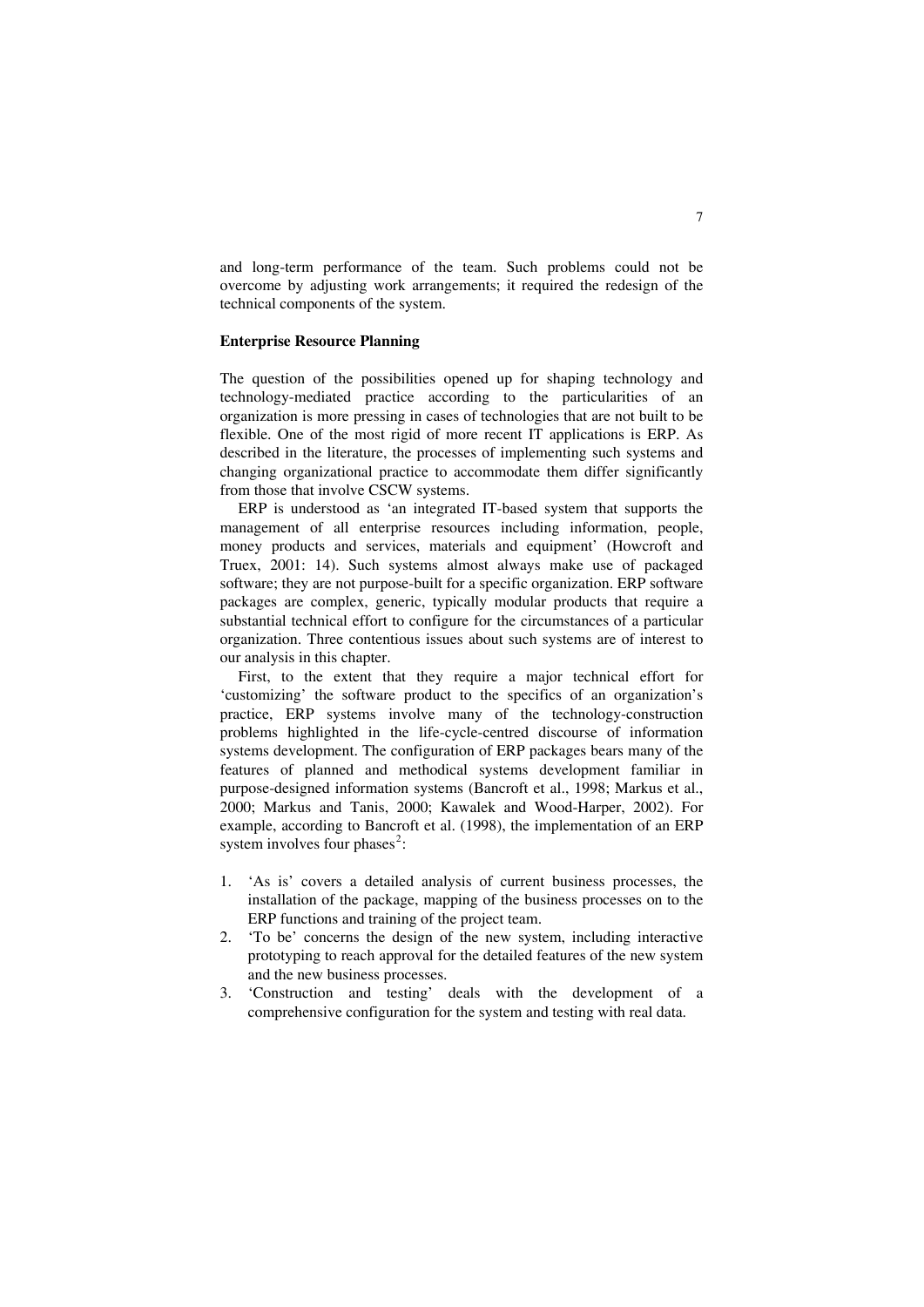4. 'Actual implementation' involves tasks similar to those of the implementation stage in the life-cycle model: putting in place the network infrastructure, installing the necessary technology components, training users and 'going live'.

 This kind of approach seeks to determine information processing requirements accurately, once and for all at the very beginning of the innovation process. That confronts analysts with difficulties in trying to resolve the clashes of meaning and interest among technical professionals, managers and 'users', as well as the restrictions that rigid information systems infrastructures impose on organization practice for years to come.

 A second contentious ERP issue is that this innovation is further complicated by the linking of the configuration and implementation of the selected technology with the design and enactment of desirable organizational changes (Besson and Rowe, 2001). Thus, an ERP implementation tends to combine two design activities: the redesign of organizational structure and practice, and the design for the configuration of technology infrastructure to support the intended new structure and practice. There are practical issues here regarding the linking of the two processes and the containment of the entailed risks.

 ERP implementation has been closely associated with business process reengineering (BPR), a management practice expected to lead to the radical reshaping of the way an organization conducts its business and aimed at major gains of efficiency and effectiveness in achieving an organization's output. Despite the criticism that BPR-type interventions attracted throughout the 1990s (Jones, 1994; Galliers and Swan, 1999), such organizational reengineering is often included in ERP projects – either before, or in parallel with, the software configuration. In some cases, the re-engineering of the organization is intended to fit the organizational processes to those inscribed in the ERP software package, either as a way of transferring 'best practice' or because it is considered much more complex and risky to change the software package to fit the particular way a company organizes its processes (Kawalek and Wood-Harper, 2002). In other cases, re-engineering is seen as necessary to work out improvements in the processes of the organization before these are fixed through an inflexible technical infrastructure (Besson and Rowe, 2001).

 The third significant issue concerns the extent to which ERP implementation allows for the search for novel technology-mediated organizational structures and practices. The question is whether the designed-in functionality of the technology leaves scope for working out new socio-technical arrangements, or takes organizations towards standard routes of arranging and performing work processes. Indeed, in many cases, this is

8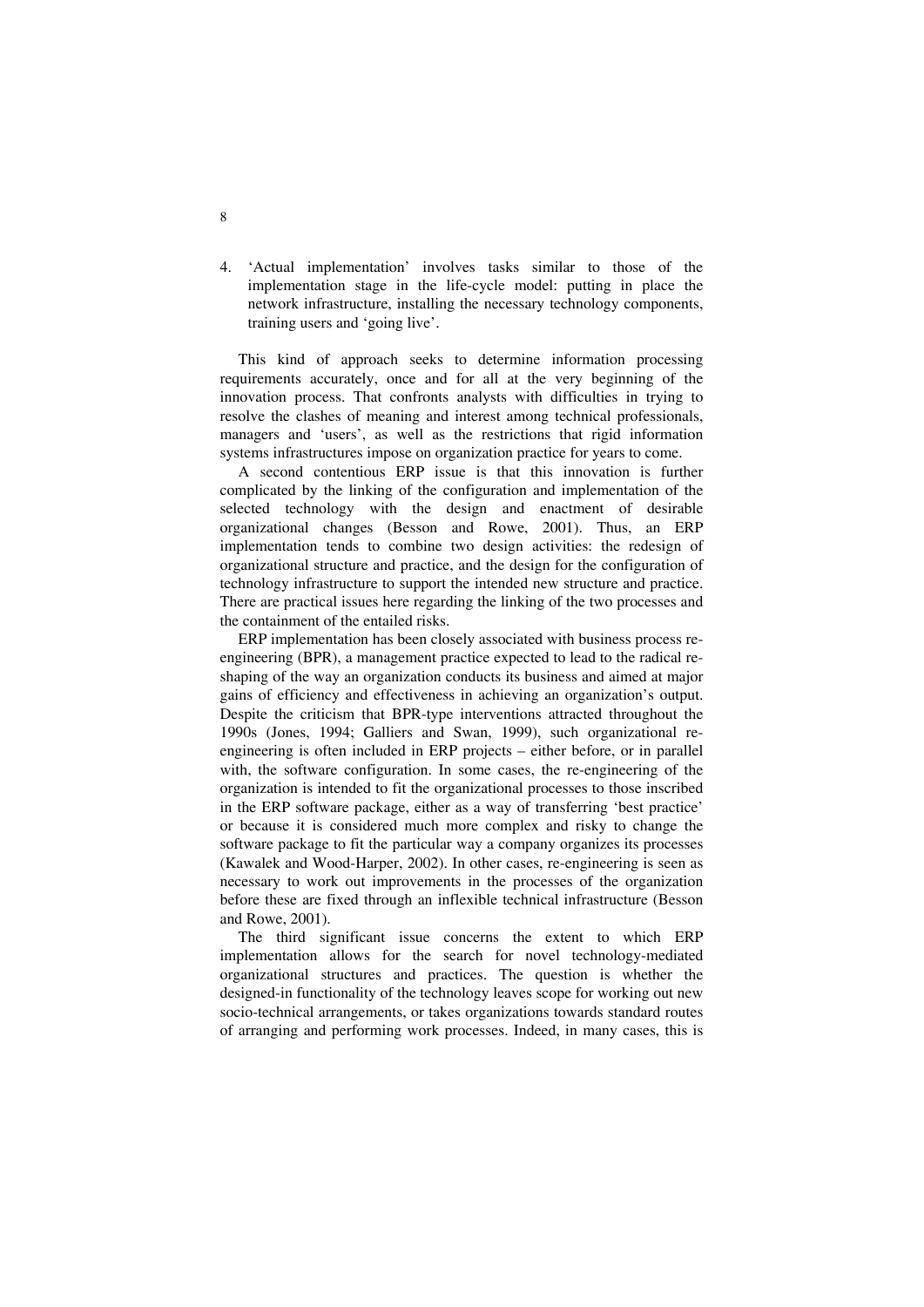the reason organizations embark on ERP projects: they expect to be driven to emulate ways of organizing and acting that are generally considered efficient, effective and 'modern'. This shift of attention to ERP implementation in the 1990s actually marked a turning in the IS literature from the discourse that emphasized innovative thinking for purposes of competitive advantage – the 'strategic IS' literature – to a discourse that sought the tidying up of core business processes for purposes of efficiency gains, albeit with a radical rhetoric such as BPR.

 Thus, the hallmarks of ERP innovation are the adjustment of organizational structures and processes to prevalent norms, and the following of prevailing standards of organizing business firms by making use of technologies that are proven robust market leaders in a worldwide software market. Moreover, ERP technology infrastructure is understood to be rigid once it is put into organizational practice. It binds and controls organizational actors to comply with its functionality. There may be some leeway of manoeuvring and manipulation by the users to accommodate their own meanings and tasks within the complex software system. Overall, however, the controlling, restrictive, binding character of this kind of system is highlighted by both the message from the vendors and consultants through which ERP systems are diffused and the empirical evidence from research studies**.**

#### **Intranets and Internet-Based Systems**

The way intranets and Internet-based information systems are implemented and associated with organizational change has attracted relatively little attention. The few accounts of the activities involved in setting up and using these technologies suggest an unstructured and largely improvisational process of prototyping (Beynon-Davies et al., 2000; Damsgaard and Scheepers, 2000). No normative frameworks have been proposed for the methodical steering towards specific structures and practices, despite the general association of such technologies with radically new organizational forms, such as the 'virtual' organization. The deployment of network infrastructures can be contrasted to the rigid implementation of ERP systems in terms of the scope provided for diversity and local creativity.

 This contrast is shown in Ciborra's (1996b; 2000) studies of the efforts pursued in a large pharmaceutical company, Hoffmann–La Roche, to develop an information infrastructure for its 'Strategic Marketing' function. This started with the development of MedNet, a corporate network with a portfolio of common applications to support the consulting of literature and access to data on clinical trials, as well as to enable office automation. MedNet was a centralized effort intended to integrate, standardize and unify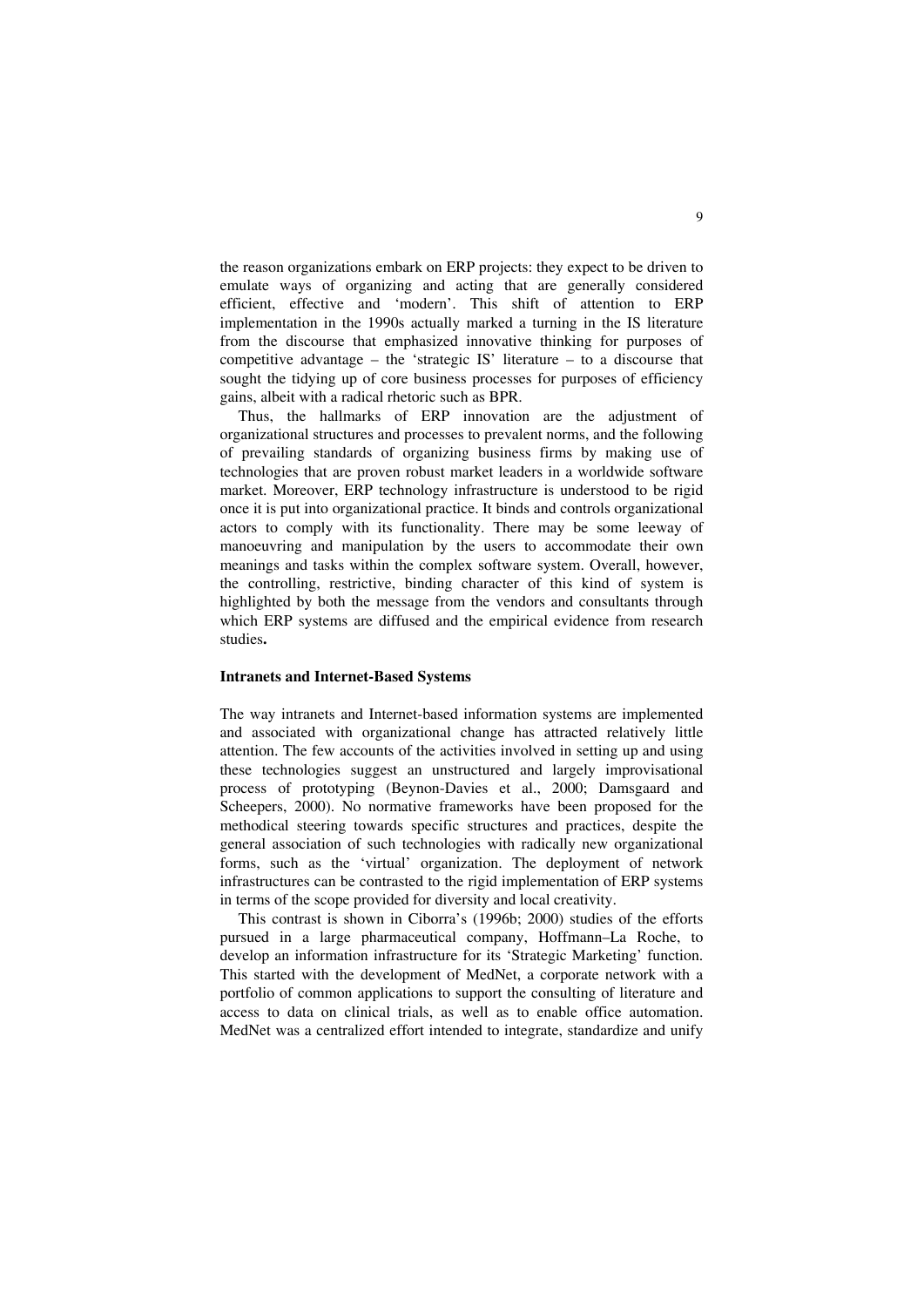the marketing activities of the various national affiliates of the company, which enjoyed a great deal of autonomy due to the nature of the nationally regulated pharmaceutical industry. The implementation of MedNet was discontinued, according to Ciborra's (1996b) analysis, partly because its aim of overcoming the autonomous national feuds through global networking met with resistance, and partly because of its high cost and technical competence requirements.

 The second phase of Hoffmann–La Roche's efforts to create an IS infrastructure in Strategic Marketing abandoned MedNet's objective of unifying and standardizing, and allowed the formation of a networking infrastructure through decentralization, autonomy and loose coupling. Ciborra (2000) describes the emergence in this phase of a multiplicity of Web sites for internal and external communication in the company's headquarters and affiliates. Multiple initiatives with little coordination created network systems with different technical features, content and functionality. Interestingly, despite the significance of confidentiality in the pharmaceutical industry, the picture presented in Ciborra's analysis is one of highly improvisational innovation in a very decentralized, loosely-coupled knowledge community that spans organizational boundaries and involves outside stakeholders, such as the scientific community, the public, national health services and medical doctors.

 Ciborra's studies suggest that the implementation of intranets and Internet-based information systems shifts attention away from data processing to issues of networking and information content. The matter of central concern becomes neither the design of technology per se nor the design of organizational practice, but the fostering and harnessing of the communication potential and the information content. Key issues include the design of information content, the policy of access to external and internal information sources, the mechanisms of safeguarding the integrity of information and transactions, and the management of the dynamics of networking and information communication.

#### **Inter-organizational systems**

Inter-organizational information systems, such as industrial networks and B2B and B2C e-commerce systems, combine and extend the functionality of the three types of systems outlined above. The implementation and operation of such systems are often overseen by a dominant company (Sydow, 1992). The new IS may be an extension of the dominant company's ERP, in which case the implementation of the technical system is methodically organized, aiming at establishing a long-lasting basis for standardized interorganizational series of activities – and thus often accompanied by the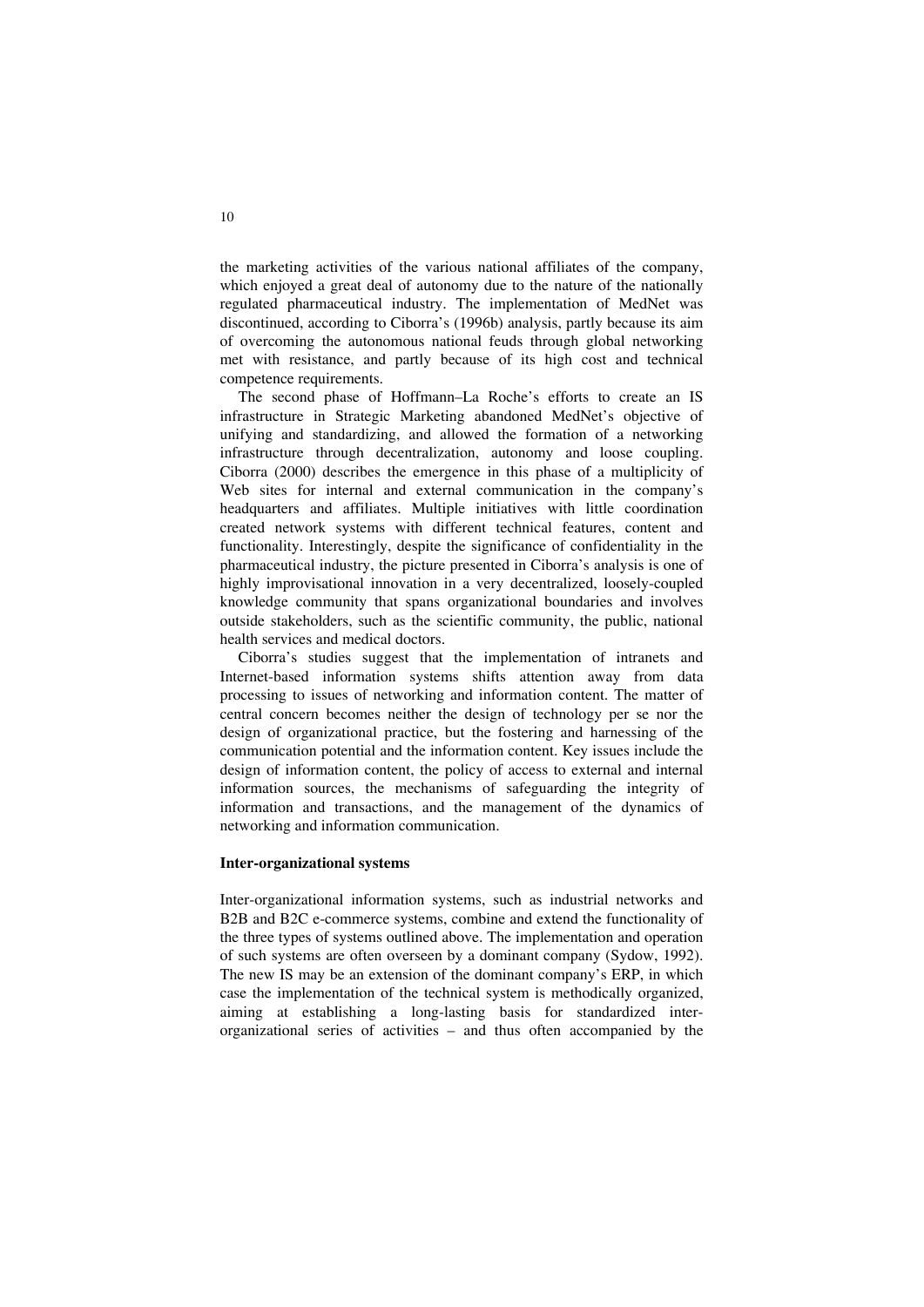redesign of cross-organizational processes of business activities (Kumar and Christiaanse, 1999).

 Sometimes, the development of inter-organizational information systems involves more radical organizational interventions, such as the development of intermediary organizations charged with the tasks of operating and managing the new technical infrastructure as a common collaborative resource for the competing firms of an industry (Knights et al., 1997). Interorganizational information systems, therefore, also involve combinations of technology configurations and organizational interventions, which may be organized either in strict formal technical mode, or as open-ended processes of the formation of new patterns of interactions.

#### THE NEW SOCIO-TECHNICAL DISCOURSE ON IS INNOVATION

The concerns of IS innovation seen as designing systems aimed at fitting technology to an organizational context continue to be relevant in the types of innovation discussed in the previous section, particularly in ERP projects. However, these more recent types of IS innovation established a new discourse that became prevalent in the IS field. IS innovation is explicitly linked in this new discourse with the organizational search for characteristics suitable for the changing broad socio-economic context and the harnessing of networking capabilities for the creation and exploitation of information content.

As already mentioned, the association of the development of technologybased information systems with organizational change is not new. The accounts of even the earliest computer applications in organizations suggest that technology innovation was understood to bring about business benefits by enabling new organizational processes, rather than by automating existing ones (Land, 1999). Enid Mumford's efforts to associate technical design with the redesign of work arrangements (Mumford and Weir, 1979) was central in the socio-technical design tradition of IS development of the 1970s and early 1980s. Similarly, issues of information content and communication were always part of the pragmatic and theoretical concerns of the IS field (Ackoff, 1967; Stamper, 1973). However, on the whole, IS research and practice paid lip service to organizational questions, and only in the 1990s IS innovation became directly linked with the search for new organizational forms that preoccupied business and management practitioners and scholars (Drucker, 1988; Applegate, 1994; Ciborra, 1996a; DeSanctis and Fulk, 1999).

During the 1990s, IS research continued to address itself to vocational considerations of business management and the IS consultancy industry,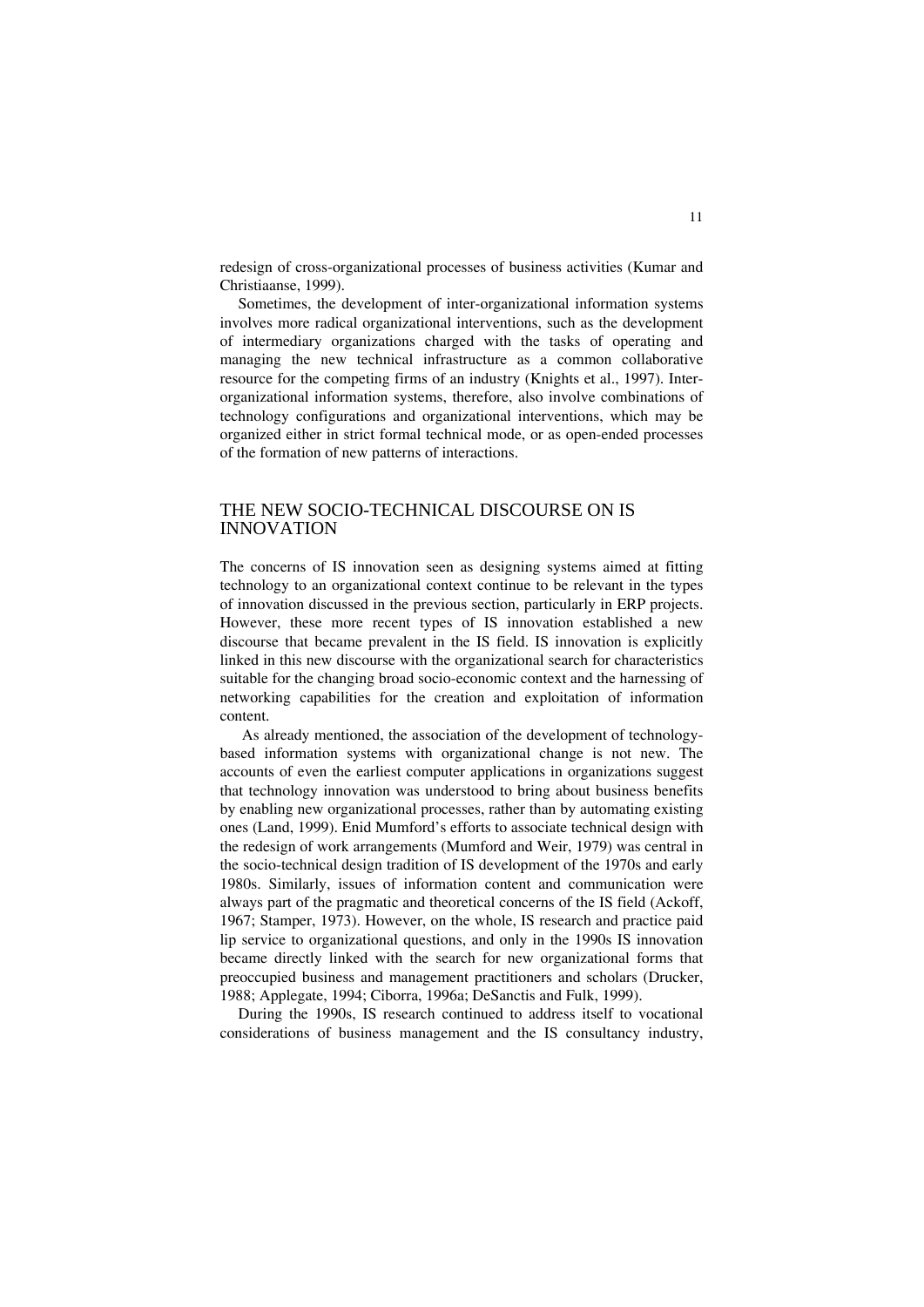directing a great deal of effort towards predicting trends and suggesting appropriate courses of technical and managerial activities (Davenport and Short, 1990; Scott Morton, 1991; Hammer and Champy, 1993; Galliers and Baets, 1998). But in that period, a stream of publications marked the emergence of theoretical perspectives that examine the IS and organizational change relationship through conceptual lenses drawn from the social sciences (Baskerville et al., 1994; Orlikowski et al., 1996; Bloomfield et al., 1997; DeSanctis and Fulk, 1999). In effect, IS research became engaged in the broader theoretical debate about the relationship of technology and society, the character of ICT-mediated socio-economic forms and the role of IS innovation in contemporary globalization trends.

#### **Structuration and Social Constructionist Theories**

Two major theoretical influences have dominated debates on the IS and organizational change relationship: structuration theory (Giddens 1984) and the social constructionist theories of the sociology of technology (Law, 1991; Bijker and Law, 1992; Grint and Woolgar,  $1997)^3$  $1997)^3$ . There are ongoing debates on the merits of the analytical perspectives each of these affords to IS research and the particular theoretical arguments derived from each theory (Walsham, 1997; Jones, 1999; Monteiro, 2000; Orlikowski, 2000). Nevertheless, structurational and social-constructionist analyses have together contributed to the elaboration of an understanding of IS innovation as a socio-technical process that implicates three constitutive elements (Barley, 1986; Orlikowski, 1992; Walsham, 1993; Orlikowski, 1996; Orlikowski, 2000):

- 1. organizational structure and culture (i.e. the institutionalized ways of going about the tasks organizational actors perform);
- 2. organizational actors' initiatives to appropriate the technical capabilities within the enactment of their jobs (i.e. the agency of the organizational participants); and
- 3. structural/material properties of the technologies used in the innovation process (i.e. the technical features that enable certain organizational conditions while constraining others).

 Thus, new IS innovation theory attaches significance to the material properties of ICTs, for example in debates on the differences of communication afforded by alternative media, such as conversation in copresence, conversation via telephone, or email (Lee, 1994; Markus, 1994). But it avoids forming cause-and-effect relationships between technology properties and organizational outcomes. Instead, the development and use of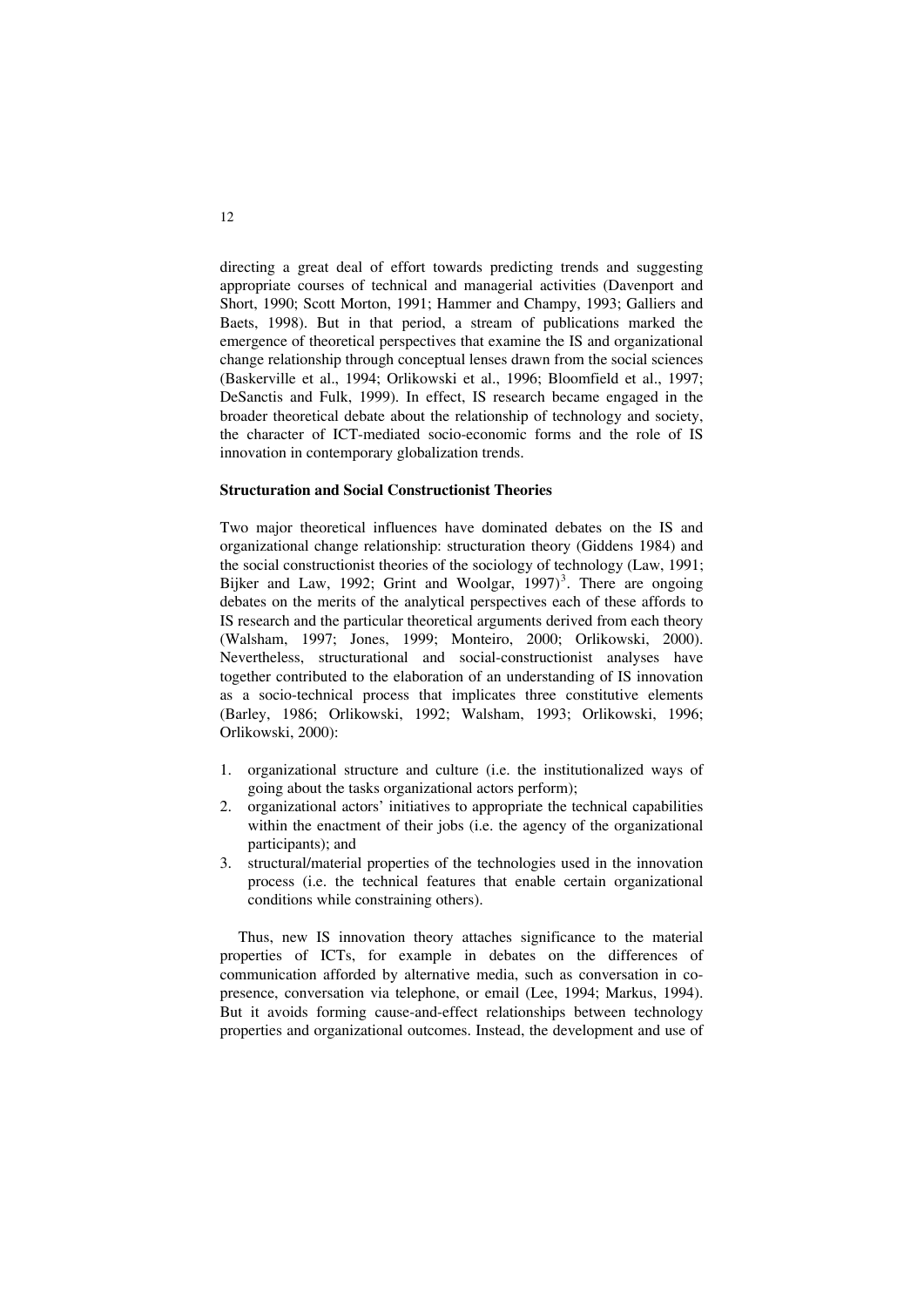ICT artefacts are understood to be embedded in particular social contexts. ICT-based information systems are formed by the cultural setting of a social environment while at the same time they contribute to its change by means of their technical properties (Mitev, 1996; Monteiro and Hanseth, 1996; Walsham, 1997; Monteiro, 2000). Consequently, research oriented to exploring this dynamic simultaneous shaping of technologies and re-shaping of social context suggests the following picture of the innovation process.

 IS innovation results from the mobilization of networks of actors, either in formal design activities or in informal adjustments of existing artefacts. Furthermore, it involves the appropriation of artefacts in enactments of work practices, that is, in routine organizational roles and in the capacities of understanding and acting when confronted by unexpected events. Action for the shaping of technology artefacts and the transformation of work practices encompasses much more than the technical/rational activities of formal IS projects. In fact, the central effort of the IS field to develop methods for steering the innovation process towards predetermined goals was intensely critiqued by several authors, who pointed out the situated and emergent nature of action in organizations in general, and more specifically of action comprising innovation (Suchman, 1987; Orlikowski, 1996; Ciborra, 1999; Ciborra and Associates., 2000).

#### **The Significance of Improvisation**

Ciborra (1999) uses the notion of improvisation to highlight those decisions and actions that are not formally/rationally pre-planned, but that are taken spontaneously – on the spur of the moment – just as an actor experiences the situation confronting the course of an innovation. In this sense, improvisation is not 'irrational', but relies on an actor's past experience and ability to comprehend the situation and deploy spontaneously relevant competent behaviour. From such a phenomenological perspective, Ciborra argues that the general models for rationally-calculated action and methodical organization of systems development rarely works. Instead, IS innovation involves a great deal of spontaneous action and idiosyncratic decisions. Rather than resulting from preconceived views of successful outcomes, managerial control activities and methodical tasks of supervision, such innovation is inherently a process that addresses the unknown and requires the ability to respond to unforeseen circumstances. It also needs empathy and caring for the technologies that are put together to form new information systems.

 Moreover, action in organizations has political dimensions. For example, Knights et al. (1997) discuss IT strategy in organizations as a political process. They see the 'discourse on strategy' – the ideas and methodical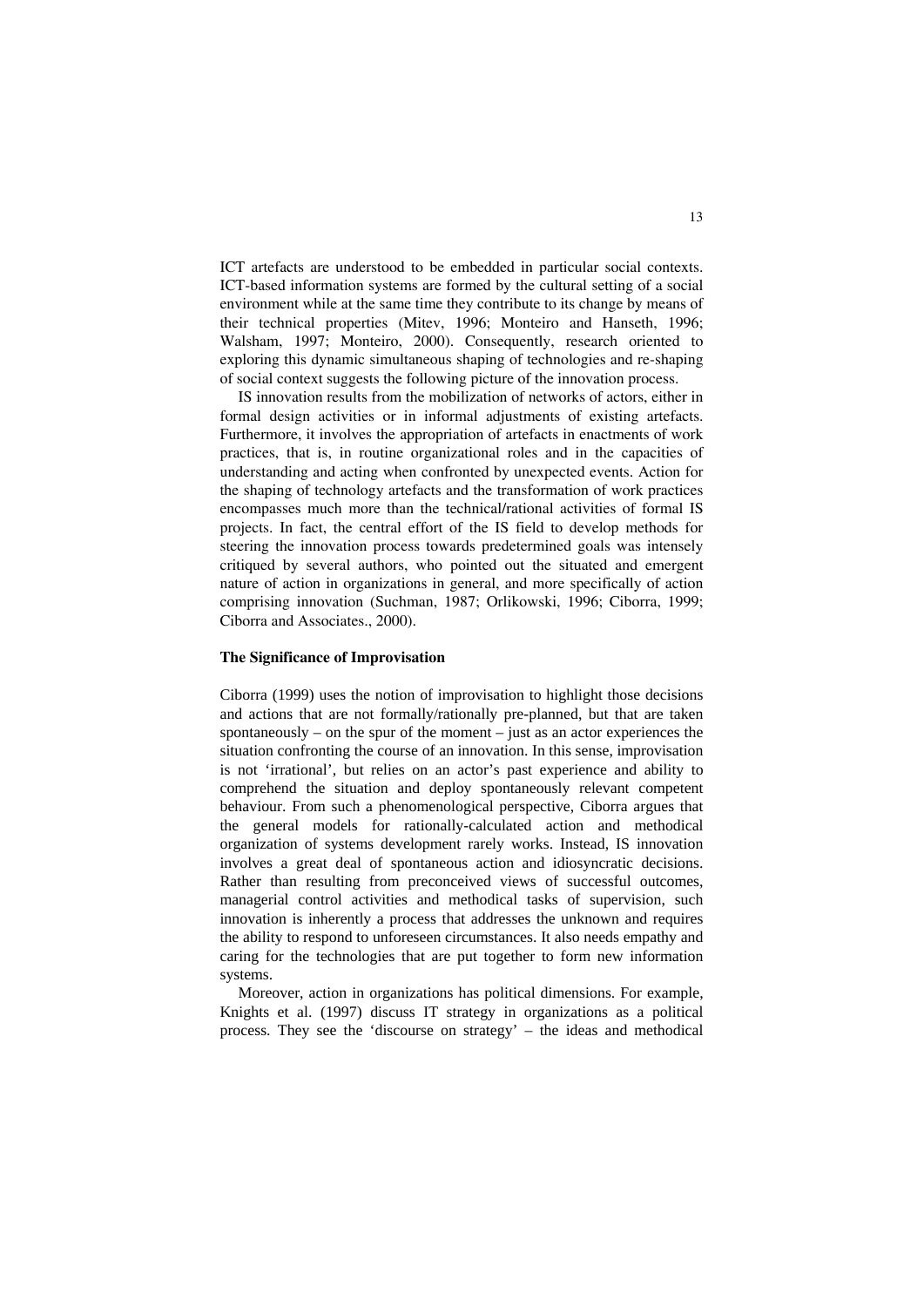ways according to which IS innovation is an activity that should be preplanned and systematically performed – as a mechanism for managers to secure discipline and compliance to their own authority. In their words: 'ITstrategy is involved in the constitution of what is meaningful, becomes part of the internal self-discipline of subjects, provides a sense of security and confidence, and demonstrates managerial competence internally and externally' (Knights et al., 1997: 29). This view reverses the common logic: that the formulation of an IT strategy is the rational way to find out what is needed, and to plan for executing what needs to be done to meet that requirement. It suggests IT strategy does not just capture and model what is required for an unambiguously understood area of business but, in contributing to a particular way of understanding what an information systems should be, the strategy contributes to 'the constitution of what is meaningful'. Political behaviour is not an incidental dysfunctional behaviour, but a fundamental mechanism for holding the organization together as a social entity. In particular, it is a mechanism through which managers secure the legitimacy of their authority inside and outside the organization.

#### **Actor Network Theory**

Several authors have used actor network theory (ANT) to discuss IS innovation as a process involving the mobilization of actors with diverse interests towards a particular powerful actor's view of what the problem is, and what solution should be pursued (see, for example, Mitev, 1996; Bloomfield et al., 1997a; Hanseth and Monteiro, 1998). Whether a process of innovation actually gets launched, the extent to which it is pursued and whether it produces the outcomes intended by the actors who conceived it, depends on the power relations of this network of actors and on the influence of other networks that might erode or support it. A particular aspect of ANT is that technologies themselves are seen as powerful actors that may be mobilized to enforce a network.

 An example suffices to demonstrate the difference of such thinking from the traditional technical rationality. ANT's socio-technical perspective sees a systems development methodology or a set of automated tools to support systems development activities as an actor that is mobilized by the analysts in a systems development project to strengthen their role and assist in leading the project towards what they consider is important: typically, a reliable and efficient technology-based information system. This view does not take for granted either the value of the goal of the innovation process or the role of the technologies involved. Both are contestable. No assumption is made about the de facto desirability of a reliable and efficient system. And rather than being neutral instruments, technical artefacts – such as the automated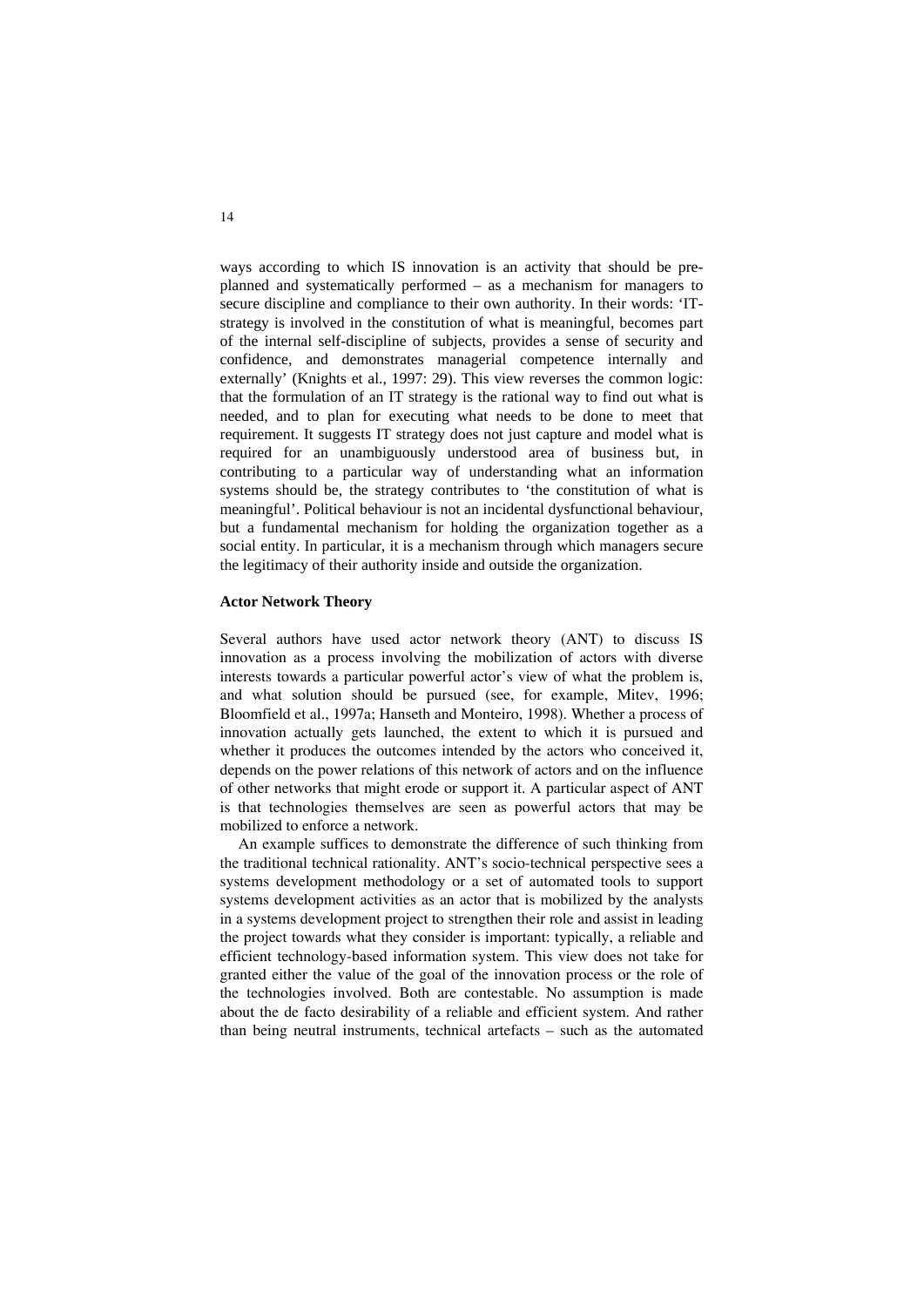tools used by systems analysts – take part in the innovation process as allies in networks of interests and power; they are constructed to carry inscriptions of organizational practice that privilege certain actors and constrain others.

 The new socio-technical perspective sheds a different light on the issue of innovation diffusion too. As discussed by Madon in Chapter **4**, IS innovation is always shaped within specific, historically-formed social circumstances. Technology artefacts and practice extracted from the particular organizational setting within which they were designed or emerged may take the form of products or 'best practice' guidelines and methods, thus being transferable – or diffusible – to other settings. Yet, such 'immutable mobiles<sup>, [4](#page-21-1)</sup> are not just adopted and then fitted into the information systems of another social context. They trigger a situated process for the construction of locally-meaningful technical tools and practices, thus involving the negotiation of their meaning and role by local participants. Such a situated process re-shapes the transferred artefacts and methods and de-scribes (reconstructs) their original social inscriptions, thus forming new sociotechnical networks – which is the essence of IS innovation. In other words, IS innovation is the perpetual re-making of ICT artefacts and organizational practice in specific social settings.

#### **CONCLUSIONS**

The theoretical perspectives of IS innovation outlined in this chapter do not result in knowledge that informs action in a direct and instrumental way, but they do identify the ingredients of successful IS innovation. Indeed, they reveal the significance of actions other than technical/rational in the course of innovation, such as sense-making of a situation in hand, improvisation, power alliances, mimetic behaviour, or unquestioned performance of takenfor-granted tasks rather than strategic analyses, market-oriented decision processes and engineering activities.

 For example, while structurational analysis points out the significance of agency in exploiting the potential afforded by particular technologies, it deliberately avoids a functionalistic orientation towards reaching conclusions as to what action might contribute to desirable innovation (Orlikowski, 1996). No a priori assumption of a universally desirable innovation process is made. Innovation results from the enactment of roles that are meaningful and possible within the historically-shaped circumstances of an organizational context. This does not deny the utility of technical/rational activities, such as the processes of strategy making, or the use of techniques for carrying out engineering tasks – but it associates an organization's capacity to enact such activities with the social conditions of its existence.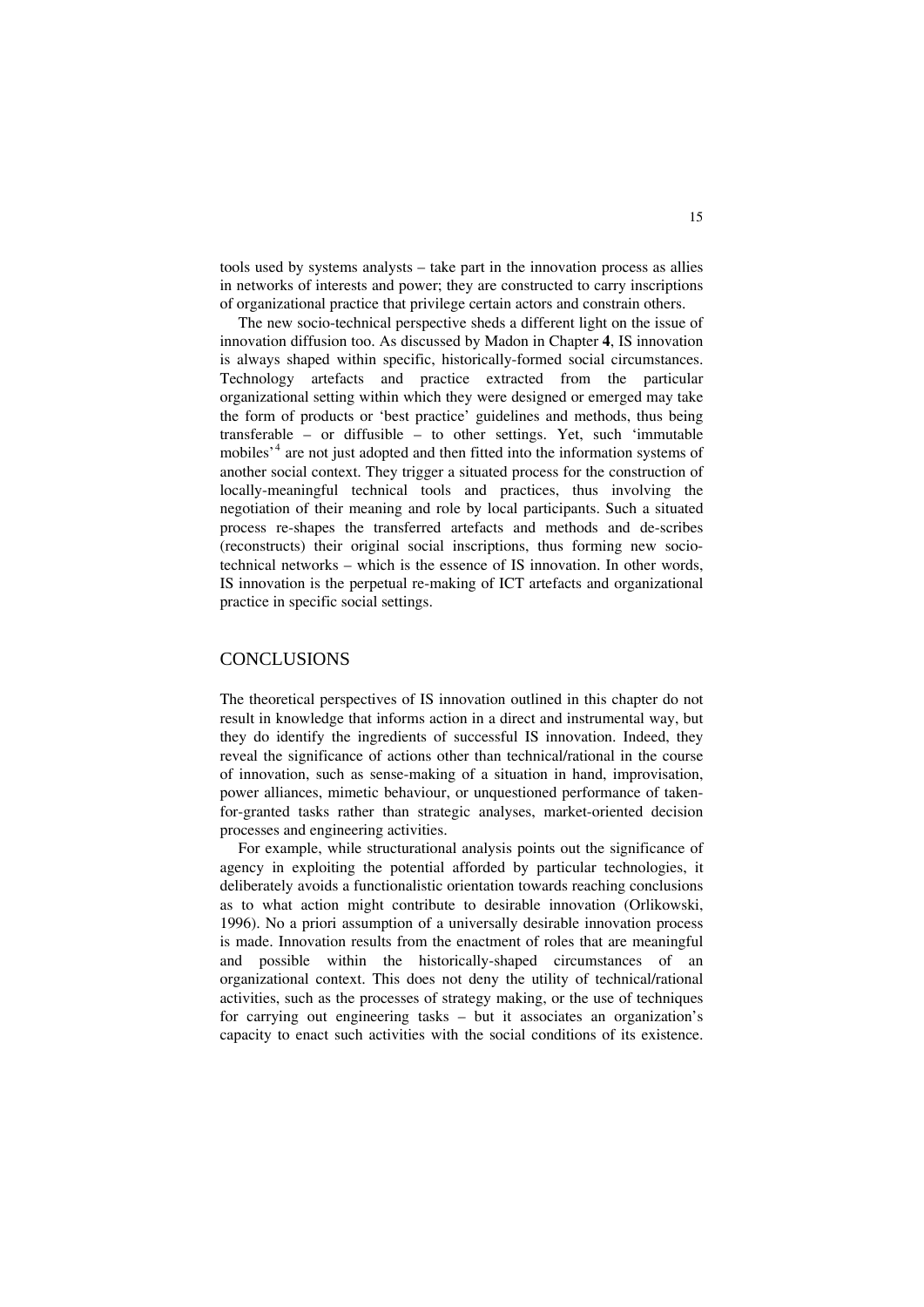Similarly, ANT's view of innovation as a process of 'translation' of a particular actor's interests and perceptions into a durable heterogeneous network of humans and technology artefacts does not tell us what kind of new socio-technical networks are desirable, or what action brings about such networks successfully.

 Current research in the socio-technical perspective of IS innovation tends to combine interpretivist and critical approaches. Both recognize that the instrumental orientation which has historically dominated IS research has severe limitations. In many situations, it is not clear what the problems or the necessary 'improvements' are, and possible solutions and improvements are not a matter to be decided and executed on the basis of technical expertise alone. According to the interpretivist approach, what the problem is, what might be an improvement of a situation and how an improvement may be worked out are subject to the interpretation of various participants and observers. Typically, analysts and managers should expect to find multiple interpretations of a situation, and they should be aware that their views are also interpretations according to their professional knowledge and personal life experience. Thus, at best, they can act as facilitators for organizational change and processes of IS innovation, but cannot control the decisions and actions involved. A good example of this perspective is the role Checkland's (1981) 'soft systems' approach assigns to professional analysts.

 Critical approaches, on the other hand, challenge the alleged facilitator's role of experts. Technology experts and management professionals, involved in an inherently political organizational context, have their own interests (Bloomfield and Danieli, 1995: 23-46; Avgerou, 2002). Negative as this may sound, such theoretical perspectives are very important – not only because they contribute to avoiding mistakes by over-reliance on the ability of professionals to be in control of innovations, but also because they build the analytical ability to see more fundamentally what IS innovation in organizations means within modern society.

 Direct consequences for professional practice arise from the shifting of the theoretical perspective of innovation from analysing the relative merits of methodical technical/rational activities for the construction of artefacts and the design of organizational practice to studying the situated action through which technical artefacts and organizational practice are shaped. This shift positions conscious design activities in a broader context, where technological capabilities are interpreted and appropriated by actors in the organization enacting their roles.

From such a broader perspective, attention to improve planned and methodical action (either in carrying out the IS innovation process itself, or in creating effective organizations through it) does not necessarily have positive effects. Method-driven innovation may frustrate actors' sense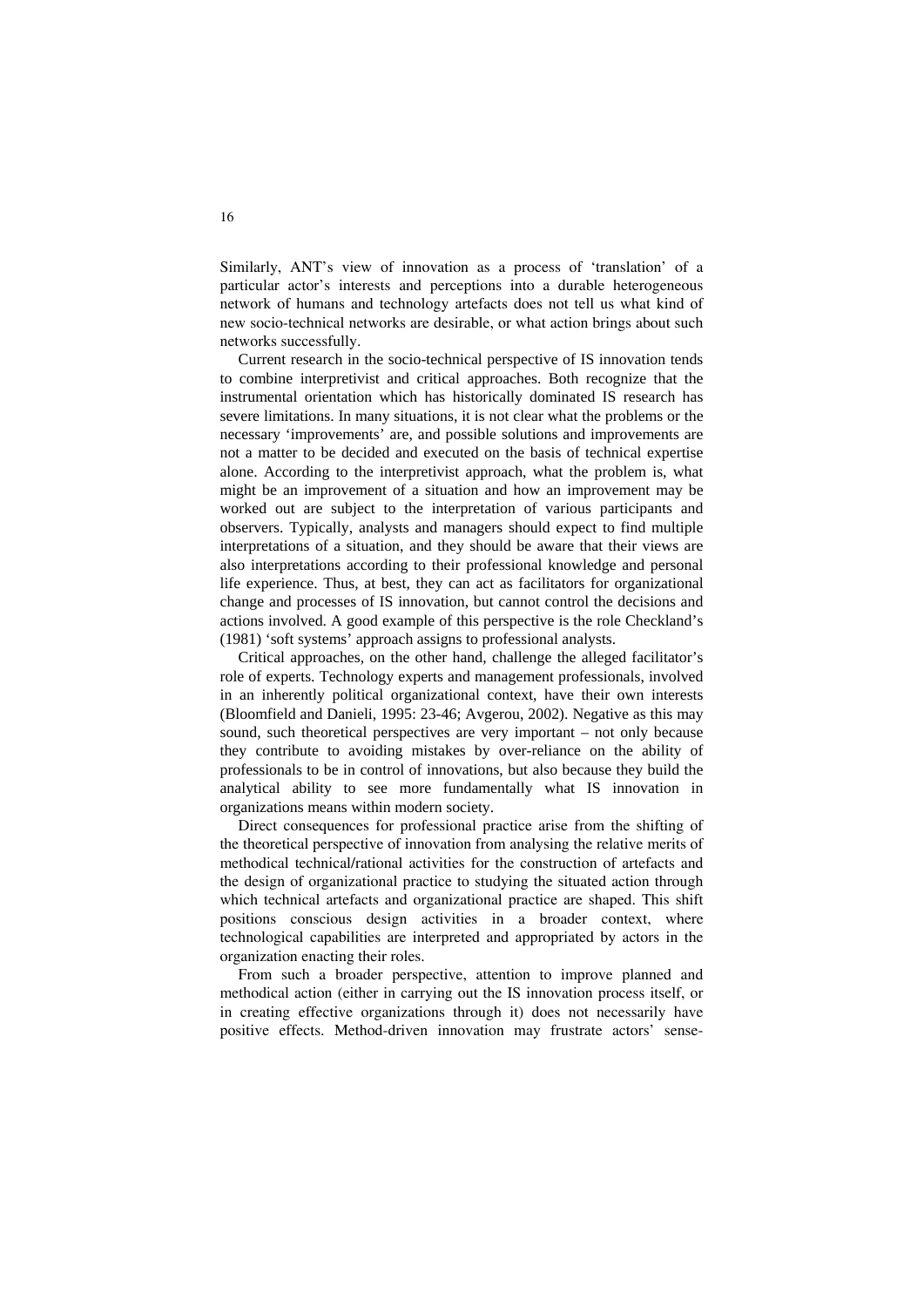making, improvisational and creative capabilities; planned courses of action towards predetermined technology-mediated practice are often intolerant to slow and uncertain processes of cultivating the capacity to accommodate the newcomer technologies in the social fabric of the organization; and information systems that seek to control the performance of an organization may deprive it of its vital capacity to cope with the messy and complex circumstances of contemporary organizing.

Seen in relation to the general socio-economic theories of technology innovation, the research literature I drew from in this chapter re-enforces the understanding that IS innovation is not just diffused from the setting within which ICT artefacts first emerged to other settings by means of the competent execution of technical activities such as the making of 'correct' estimates of the competitiveness of a business firm, the acquiring of software with advanced functionality, the redesigning of business processes. The literature puts forward a view of IS innovation as a process of purposive action situated within organizations, or alliances of organizations, the outcomes of which depend on the negotiations of values, meanings and competences of actors in the organizational setting concerned.

 This has implications for development policy. In much of the economic development literature, ICT is seen instrumentally as a factor for improving economic performance and major national and international institutions have been engaged in promoting 'technology transfer', dedicating resources to the diffusion of computers, the Internet, etc. The socio-theoretical perspective put forward here does not deny that these technologies are rightly considered as potential enablers of developmental benefits. But the actual economic value achieved (or not) from their acquisition, results from socio-technical processes of innovation situated in the organizations of the countries importing the technologies and/or the new management ideas. Certain capabilities for such an innovation process may be created by appropriate policy interventions. Nevertheless, the socio-technical analysis suggests that the innovation process depends on the situated actors' capacity to make sense of the value of the new artefacts and organizing techniques, and to accommodate them in their historically formed enactments. The risk – all too visible in the widespread 'failures' of IS projects in developing countries – is that technology-diffusion policies which push specific technologies as 'drivers' to desirable 'impacts' or business 'best practice' distort local economic activities and frustrate, rather than enable, improved performance.

#### **REFERENCES**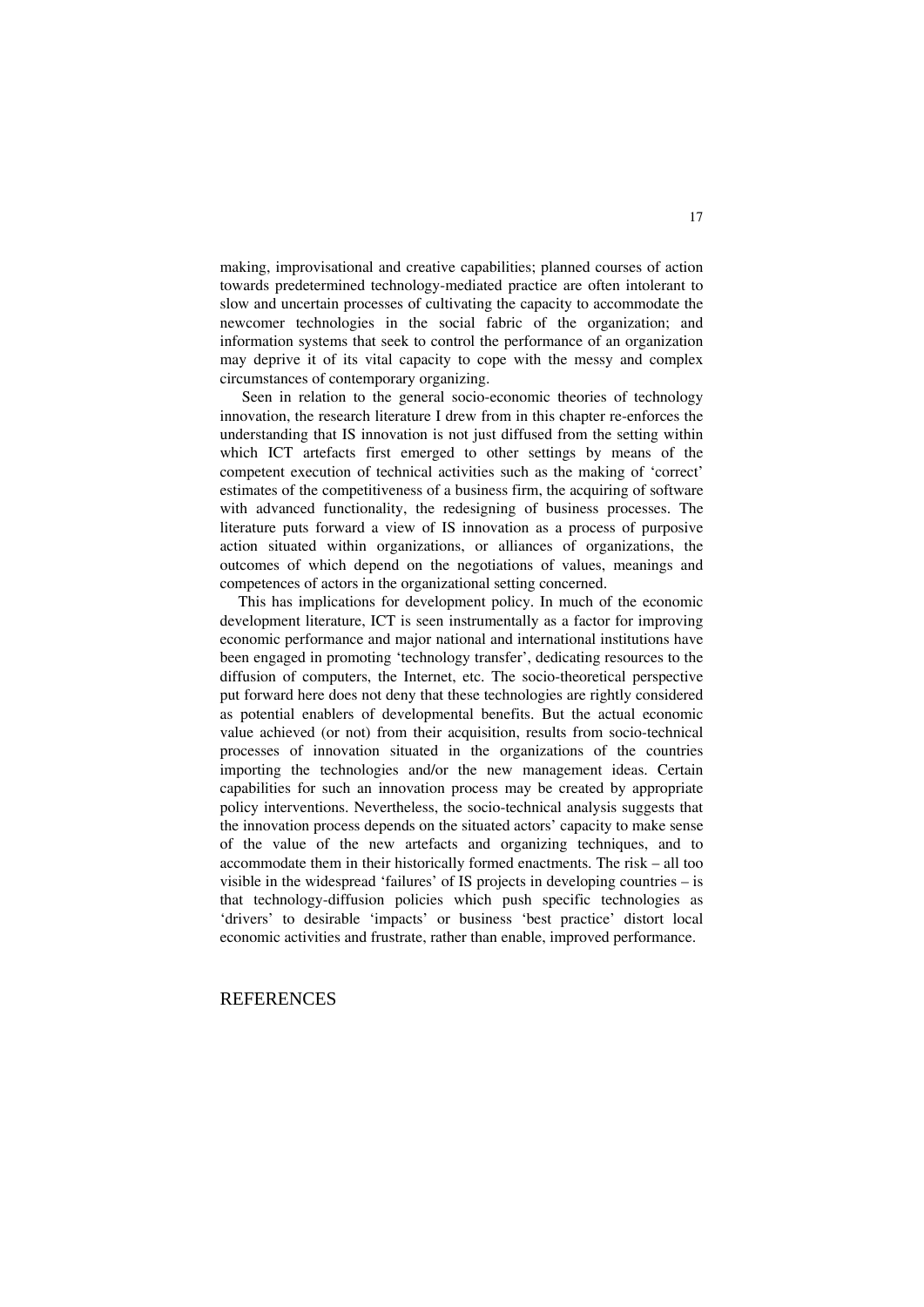Ackoff, R.L. (1967), 'Management Misinformation Systems', *Management Science*, **14** (4), 147– 56.

- Applegate, L.M. (1994), 'Managing in an Information Age: Transforming the Organization for the 1990s', in R. Baskerville, S. Smithson, O. Ngwenyama and J.I. DeGross, *Transforming Organizations with Information Technology*, Amsterdam: North-Holland**,** 15–94.
- Avgerou, C. (2000), 'IT and Organizational Change: An Institutinalist Perspective', *Information Technology and People*, **13** (4), 234–62.
- Avgerou, C. (2002), *Information Systems and Global Diversity*, Oxford: Oxford University Press.
- Avison, D.E. and G. Fitzgerald (1996), *Information Systems Development: Methodologies, Techniques and Tools*, Oxford: Blackwell.
- Bancroft, N., H. Seip and A. Sprengel (1998), *Implementing SAP R/3*, Greenwich, UK: Manning Publications.
- Bannon, L.J. (1998), 'Computer Supported Collaborative Working: Challenging Perspectives on Work and Technology', in R.D. Galliers and W.R.J. Baets, *Information Technology and Organozational Transformation: Innovation for the 21st Century Organization*, Chichester, UK: Wiley, 37–63.
- Barley, S.R. (1986), 'Technology as an Occasion for Structuring: Evidence from Observations of CT Scanners and the Social Order of Radiology Departments', *Administrative Science Quarterly,* **31** (1), 78–108.
- Baskerville, R., S. Smithson, O. Ngwenyama and J.I. DeGross (1994) (eds), *Transforming Organizations with Information Technology,* Amsterdam: North-Holland.
- Besson, P. and F. Rowe (2001), 'ERP Project Dynamics and Enacted Dialogue: Perceived Understanding, Perceived Leeway, and the Nature of Task-related Conflicts', *The Data Base for Advances in Information Systems,* **32** (4), 47–66.
- Beynon-Davies, P., H. Mackay and D. Tudhope (2000), '"It's Lots of Bits of Paper and Ticks and Post-it notes and Things...": A Case Study of a Rapid Application Development Project', *Information Systems Journal*, **10** (3), 195–216.
- Bijker, W.E. and J. Law, (1992) (eds), *Shaping Technology/Building Society*, Cambridge, MA: The MIT Press.
- Bloomfield, B.P. and A. Danieli (1995), 'The Role of Management Consultants in the Development of Information Technology: The Indissoluble Nature of Socio-political and Technical Skills', *Journal of Management Studies*, **32** (1), 23–46.
- Bloomfield, B.P., R. Coombs, J. Owen and P. Taylor (1997a), 'Doctors as Managers: Constructing Systems and Users in the National Health Service', in B.P. Bloomfield, R. Coombs, D. Knights and D. Littler (eds) (1997b), *Information Technology and Organizations: Strategies, Networks, and Integration,* Oxford: Oxford University Press, 112–34.
- Bloomfield, B.P., R. Coombs, D. Knights and D. Littler (1997b) (eds), *Information Technology and Organizations: Strategies, Networks, and Integration,* Oxford: Oxford University Press. Checkland, P. (1981), *Systems Thinking Systems Practice*, Chichester, UK: Wiley.
- Ciborra, C. (1996a), 'The Platform Organization: Recombining Strategies, Structures, and Surprises', *Organization Science*, **7** (2), 103–18.
- Ciborra, C.U. (1996b), 'Mission Critical: The Use of Groupware in a Pharmaceutical Company', in C.U. Ciborra (ed.) *Groupware and Teamwork: Invisible Aid or Technical Hindrance?*, Chichester, UK: Wiley.
- Ciborra, C.U. (1999), 'A Theory of Information Systems Based on Improvisation', in W.L. Currie and B. Galliers (eds), *Rethinking Management Information Systems*, Oxford: Oxford University Press, 136–55.
- Ciborra, C.U. (2000), 'From Alignment to Loose Coupling: From MedNet to www.roche.com', in C.U. Ciborra and Associates (eds), *From Control to Drift*, Oxford: Oxford University Press, 193–211.
- Ciborra, C.U. and Associates (2000) (eds), *From Control to Drift*, Oxford: Oxford University **Press**
- Currie, W.L. and B. Galliers (1999) (eds), *Rethinking Management Information Systems: An Interdisciplinary Perspective*, Oxford: Oxford University Press.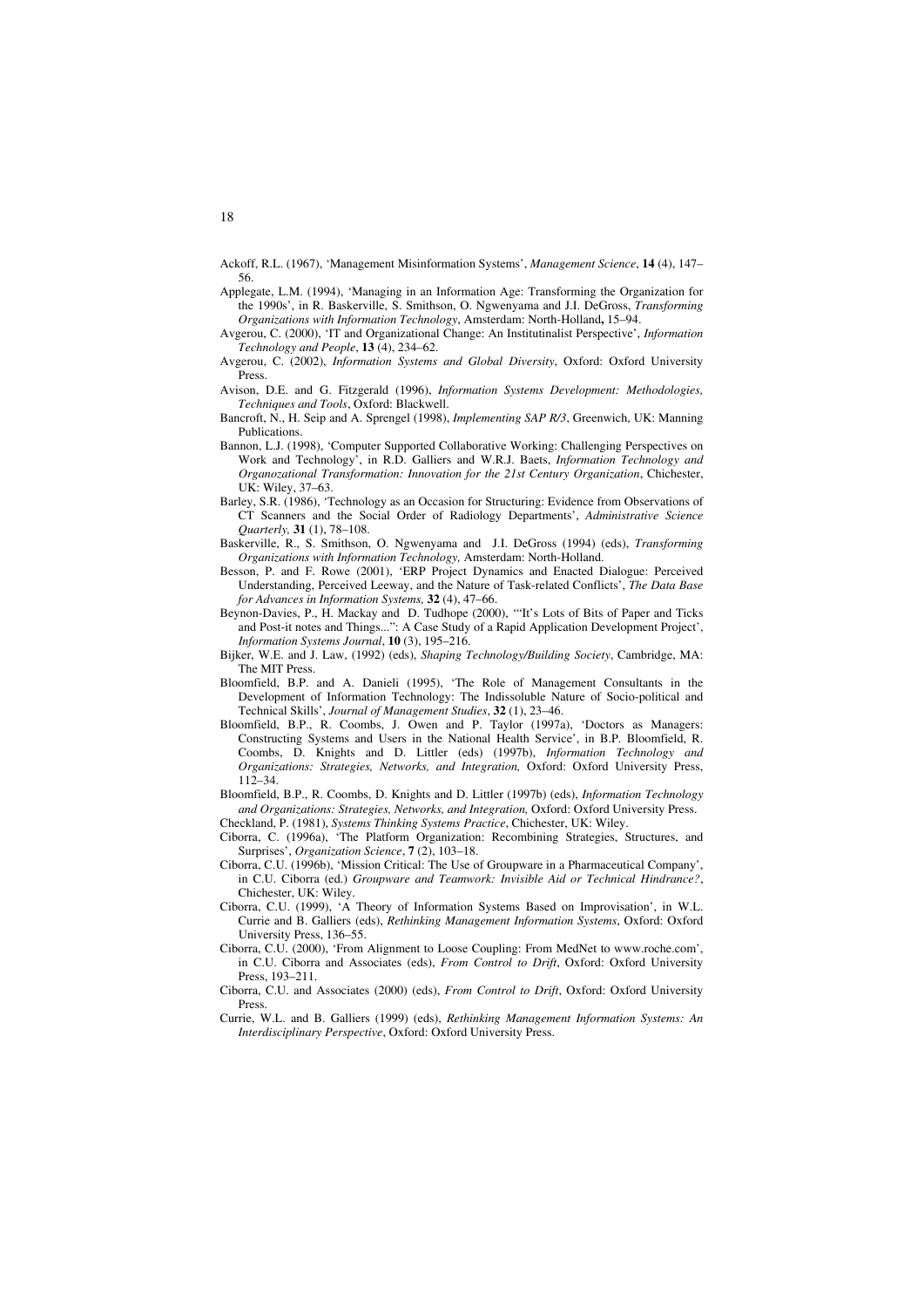- Damsgaard, J. and R. Scheepers (2000), 'Managing the Crises in Intranet Implementation: A Stage Model', *Information Systems Journal*, **10** (2), 131–49.
- Davenport, T.H. and J.E. Short (1990), 'The New Industrial Engineering: Information Technology and Business Process Redesign', *Sloan Management Review*, Summer, 11–27.
- De Sanctis, G. and J. Fulk (eds), (1999), *Shaping Organization Form,* Thousand Oaks, CA: Sage.
- Drucker, P. (1988), 'The Coming of the New Organization', *Harvard Business Review*, January– February, 45-53.
- Galliers, B. and J. Swan (1999), 'Information Systems and Strategic Change: A Critical Review of Business Process Re-engineering', in W.L. Currie and B. Galliers (eds), *Rethinking Management Information Systems,* Oxford: Oxford University Press, 361–87.
- Galliers, R.D. and W.R.J. Baets (1998), *Information Technology and Organizational Transformation: Innovation for the 21st Century Organization*, Chichester, UK: Wiley.
- Giddens, A. (1984), *The Constitution of Society. Outline of the Theory of Structuration*, Cambridge: Polity Press.
- Grint, K. and S. Woolgar (1997), *The Machine at Work: Technology, Work and Organization*, Cambridge: Polity Press.
- Hammer, M. and J. Champy (1993), *Reengineering the Corporation, A Manifesto for Business Revolution*, London: Nicholas Brealey.
- Hanseth, O. and E. Monteiro (1998), *Changing Irreversible Networks*, Proceedings of the 6th European Conference on Information Systems, Aix en Provence.
- Howcroft, D. and D. Truex (2001), Editorial of the Special Issue on Critical Analysis of ERP Systems: The Macro Level, The *Data Base for Advances in Information Systems*, **32** (4), 14- 18.
- Introna, L.D. (1997), *Management, Information and Power: A Narrative of the Involved Manager*, Basingstoke, Macmillan.
- Jones, M. (1994), 'Don't Emancipate, Exaggerate: Rhetoric, Reality and Reengineering', in R. Baskerville, S. Smithson, O. Ngwenyama and J.I. DeGross (eds) *Transforming Organizations with Information Technology*, Amsterdam: North-Holland, 357–378.
- Jones, M. (1999), 'Structuration Theory', in W.L. Currie and B. Galliers (eds), *Rethinking Management Information Systems*, Oxford: Oxford University Press, 103–35.
- Kallinikos, J. (1996), *Technology and Society: Interdisciplinary Studies in Formal Organizations*, Munich: Accedo.
- Kawalek, P. and A.T. Wood-Harper (2002), 'The Finding of Thorns: User Participation in Enterprise System Implementation', *The Data Base for Advances in Information Systems*, **33**   $(1), 13-22.$
- Knights, D., F. Murray and H. Willmott (1997), 'Networking as Knowledge Work: A Study of Strategic Inter-organizational Development in the Financial Services Industry', in B.P. Bloomfield, R. Coombs, D. Knights and D. Littler (eds), *Information Technology and Organizations*, Oxford: Oxford University Press, 138–59.
- Knights, D., F. Noble and H. Willmott (1997), "'We Should be Total Slaves to the Business": Aligning Information Technology Strategy – Issues and Evidence', in B.P. Bloomfield, R. Coombs, D. Knights and D. Littler (eds), *Information Technology and Organizations*, Oxford: Oxford University Press, 13–35.
- Kumar, K. and E. Christiaanse (1999), *From Static Supply Chains to Dynamic Supply Webs: Principles for Radical Redesign in the Age of Information*, Proceedings of the 18<sup>th</sup> International Conference on Information Systems (ICIS), Charlotte, Virginia.
- Kyng, M. and L. Mathiassen (1982), 'Systems Development and Trade Union Activities', in Bjørn-Andersen N. (ed.), *Information Society, for Richer, for Poorer,* Amsterdam: North-Holland, 247–60.
- Land, F. (1999), 'A Historical Analysis of Implementing IS at J. Lyons', in W.L. Currie and B. Galliers (eds), *Rethinking Management Information Systems,* Oxford: Oxford University Press, 310–25.
- Land, F.F. (1982), 'Adapting to Changing User Requirements', *Information and Management*, **5**, 59–75.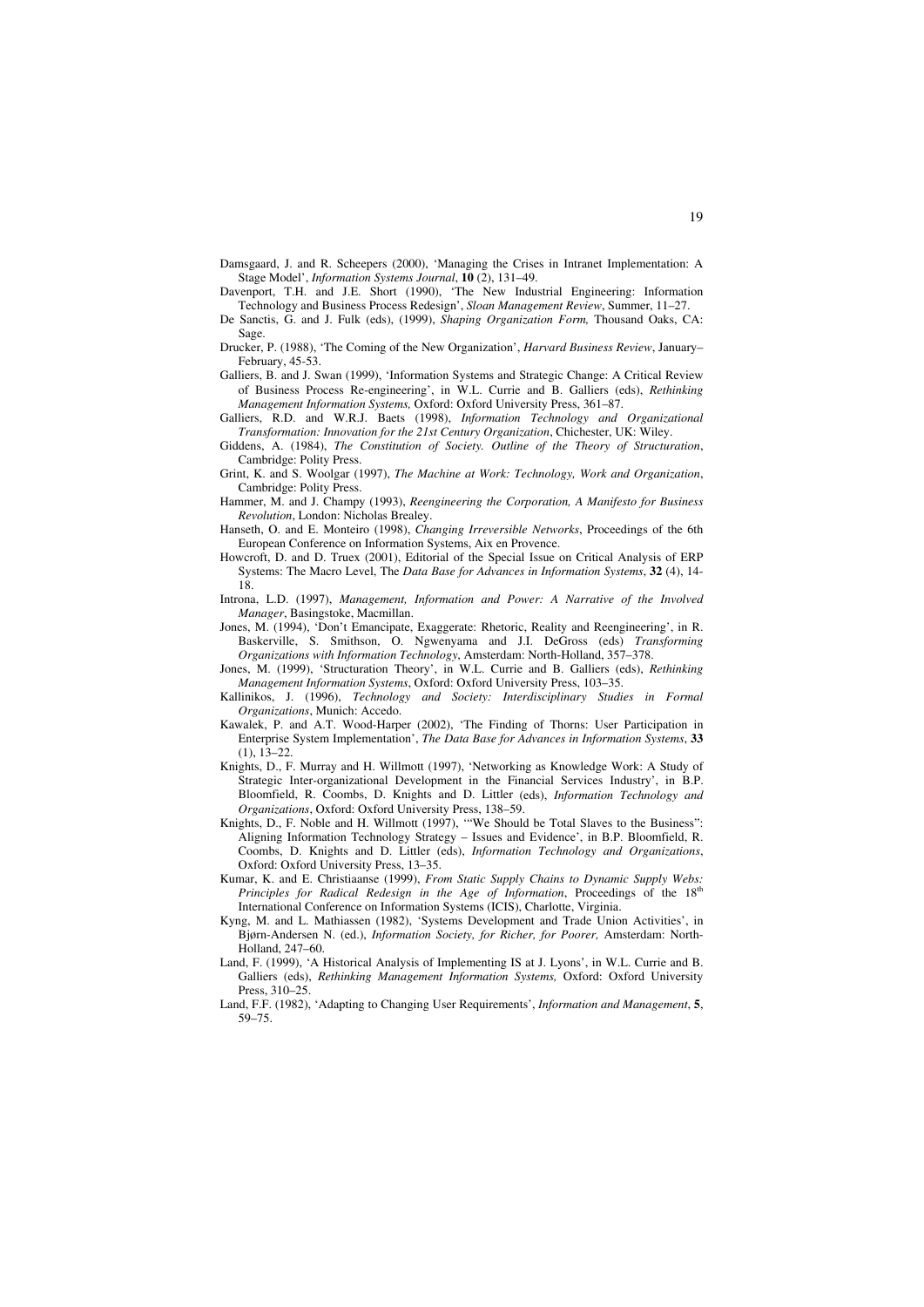- Land, F.F. and R.A. Hirschheim (1983), 'Participative Systems Design: Rationale, Tools and Techniques', *Journal of Applied Systems Analysis*, **10**, 91-107.
- Latour, B. (1987), *Science in Action*, Cambridge, MA: Harvard University Press.
- Law, J., (ed.), (1991), *A Sociology of Monsters: Essays on Power, Technology and Domination*, London: Routledge.
- Lea, M., T. O'Shea, and P. Fung (1999), 'Constructing the Networked Organization: Content and Context in the Development of Electronic Communications', in G. DeSanctis and J. Fulk (eds)**,** *Shaping Organization Form: Communication, Connection, and Community*, Thousand Oaks, CA: Sage, 295–325.
- Lee, A.S. (1994), 'Electronic Mail as a Medium for Rich Communication: An Empirical Investigation Using Hermeneutic Interpretation', *MIS Quarterly*, **18** (2), 143–57.
- Lyytinen, K. (1987), 'A Taxonomic Perspective of Information Systems Development: Theoretical Constructs and Recommendations', in R.J. Boland, Jr. and R.A. Hirschheim (eds) *Critical Issues in Information Systems Research*, Chichester, UK: Wiley, 3–42.
- Markus, M.L. (1994), 'Electronic Mail as a Medium of Managerial Choice', *Organization Science*, **5** (4), 502–27.
- Markus, M.L. and C. Tanis (2000), 'The Enterprise Systems Experience from Adoption to Success', in R.W. Zmud (ed.) *Framing the Domains of IT Research: Glimpsing the Future Through the Past,* Cincinnati, OH: Pinnaflex Educational Resources, 173–207.
- Markus, M.L., S. Axline, D. Petrie, and C. Tanis (2000), 'Learning from Adopters' Experiences with ERP: Problems Encountered and Success Achieved', *Journal of Information Technology*, **15** (4), 245–65.
- Mitev, N. (1996), *Social, Organisational and Political Aspects of Information Systems Failure: the Computerised Reservation System at French Railways,* 4th European Conference on Information Systems, Lisbon.
- Monteiro, E. (2000), 'Actor-Network Theory and Information Infrastructure', in C. Ciborra and Associates (eds), *From Control to Drift*, Oxford: Oxford University Press, 71-83.
- Monteiro, E. and O. Hanseth (1996), 'Social Shaping of Information Infrastructure: On Being Specific About the Technology', in W. Orlikowski, G. Walsham, M.R. Jones and J.I. Degross (eds), *Information Technology and Changes in Organizational Work*, London: Chapman & Hall, 325–43.
- Mumford, E. and M. Weir (1979), *Computer Systems in Work Design: The ETHICS Method*, London: Associated Business Press.
- Orlikowski, W.J. (1992), 'The Duality of Technology: Rethinking the Concept of Technology in Organizations', *Organization Science*, **3** (3), 398–427.
- Orlikowski, W.J. (1996), 'Improvising Organizational Transformation Over Time: A Situated Change Perspective', *Information Systems Research*, **7** (1), 63–92.
- Orlikowski, W.J. (2000), 'Using Technology and Constituting Structures: A Practice Lens for Studying Technology in Organizations', *Organization Science*, **11** (4), 404–28.
- Orlikowski, W.J., G. Walsham, M.R. Jones and J.I. Degross (1996) (eds), *Information Technology and Changes in Organizational Work*, London: Chapman & Hall.
- Sachs, P. (1995), 'Transforming Work: Collaboration, Learning and Design', *Communications of the ACM*, **38** (9), 36–44.
- Scott Morton, M.S. (1991), *The Corporation of the 1990's, Information Technology and Organizational Transformation*, New York: Oxford University Press.

Stamper, R.K. (1973), *Information in Business and Administrative Systems*, London: Batsford.

- Suchman, L. (1987), *Plans and Situated Action*, Cambridge: Cambridge University Press.
- Suchman, L. (1994), 'Working Relations of Technology Production and Use', *Computer Supported Cooperative Work*, **2**, 21–39.
- Swanson, E.B. and C.M. Beath (1989), *Maintaining Information Systems in Organizations*, Chichester, UK: Wiley.
- Sydow, J. (1992), 'On the Management of Strategic Networks', in H. Ernste and V. Meier. (eds) *Regional Development and Contemporary Industrial Response: Extending Flexible Specialization*, London: Belhaven Press,
- Walsham, G. (1993), *Interpreting Information Systems in Organizations*, Chichester, UK: John Wiley.